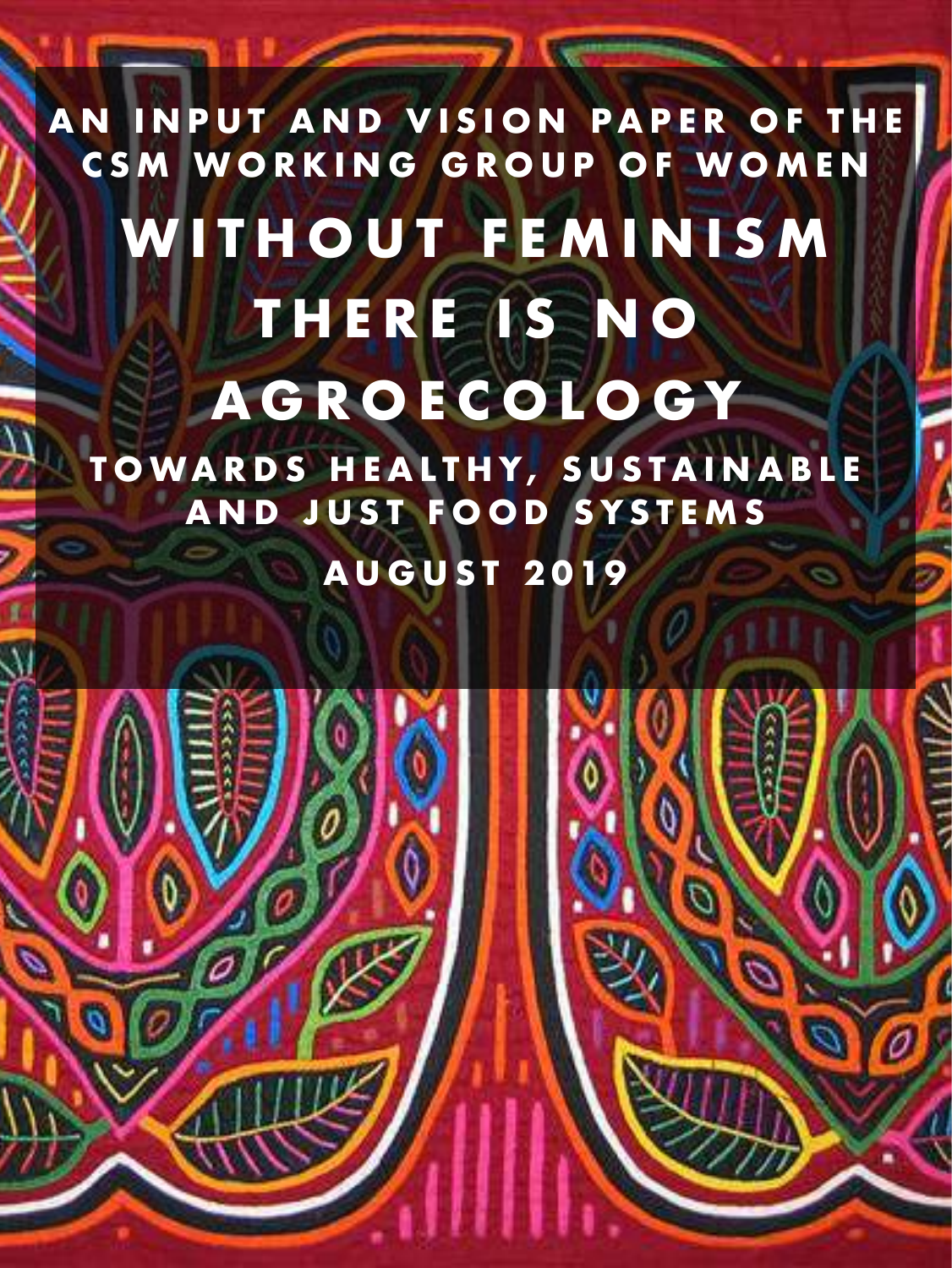

## **WITHOUT FEMINISM THERE IS NO AGROECOLOGY TOWARDS HEALTHY, SUSTAINABLE AND JUST FOOD SYSTEMS**

This document intends to inform CSM positions towards the upcoming CFS Policy Process on Agroecology and other innovations. A shorter version of this vision is also included in the new edition 2019 of the Right to Food and Nutrition Watch of the Global Network for the Right to Food and Nutrition This text is the outcome of an incredible collective work. It wouldn't have been possible without the commitment and engagement of many special women. So special thanks to Zdravka Dimitrova for drafting this paper, to the CSM Coordinators of the Women Constituency Iridiani Seibert (LVC) and Azra Sayeed (IWA) for their drafting and strong inputs, to Nadia Lambek for her kind and valuable editing, to Nettie Wiebe (LVC), Isabel Álvarez Vispo (Urgenci), Alberta Guerra (ActionAid US), Ruchi Tripathi (Action Aid International), Marjo Busto and Sarojeni Rengam (PANAP) for their contributions to the text, to Alejandra Morena (FIAN and Watch editor) for the linkages and support, to Teresa Maisano (CSM Secretariat) for the coordination and overview and to the entire CSM Women's Constituency and Working Group for their inputs and especially for the precious daily work both on the ground and at global level.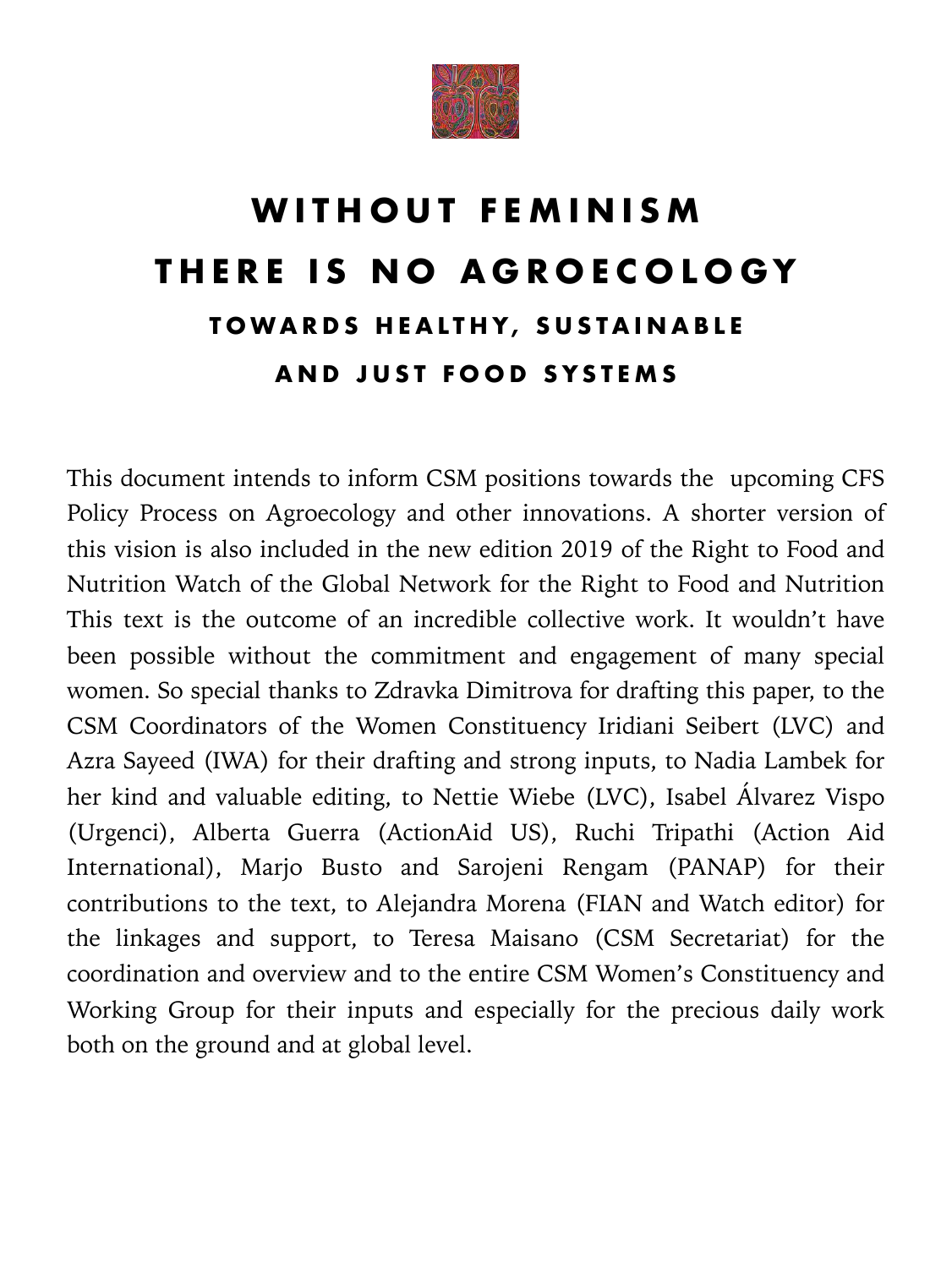### **INDEX**

**GENERAL CONTEXT: WOMEN AND FOOD (IN)SECURITY** 

**AGROECOLOGY: THE WAY FORWARD** 

**INTERSECTIONAL FEMINISM AS A POLITICAL STRUGGLE** 

**AGROECOLOGY AND FEMINISM: PROMOTING WOMEN'S RIGHTS AND ACHIEVING FOOD SOVEREIGNTY** 

**BIBLIOGRAPHY** 

#### **IMPRESSUM**

**CIVIL SOCIETY AND INDIGENOUS PEOPLES' MECHANISM (CSM ) FOR RELATIONS WITH THE UN COMMITTEE ON WORLD FOOD SECURITY (CFS)** 

**EDITING | TERESA MAISANO** 

PHOTO CREDITS | PIXABAY, OXFAM INDIA, ELIZABETH ALLUMS (COVER), PESTICIDE ACTION **NETWORK UK** 

**SEPTEMBER 2019**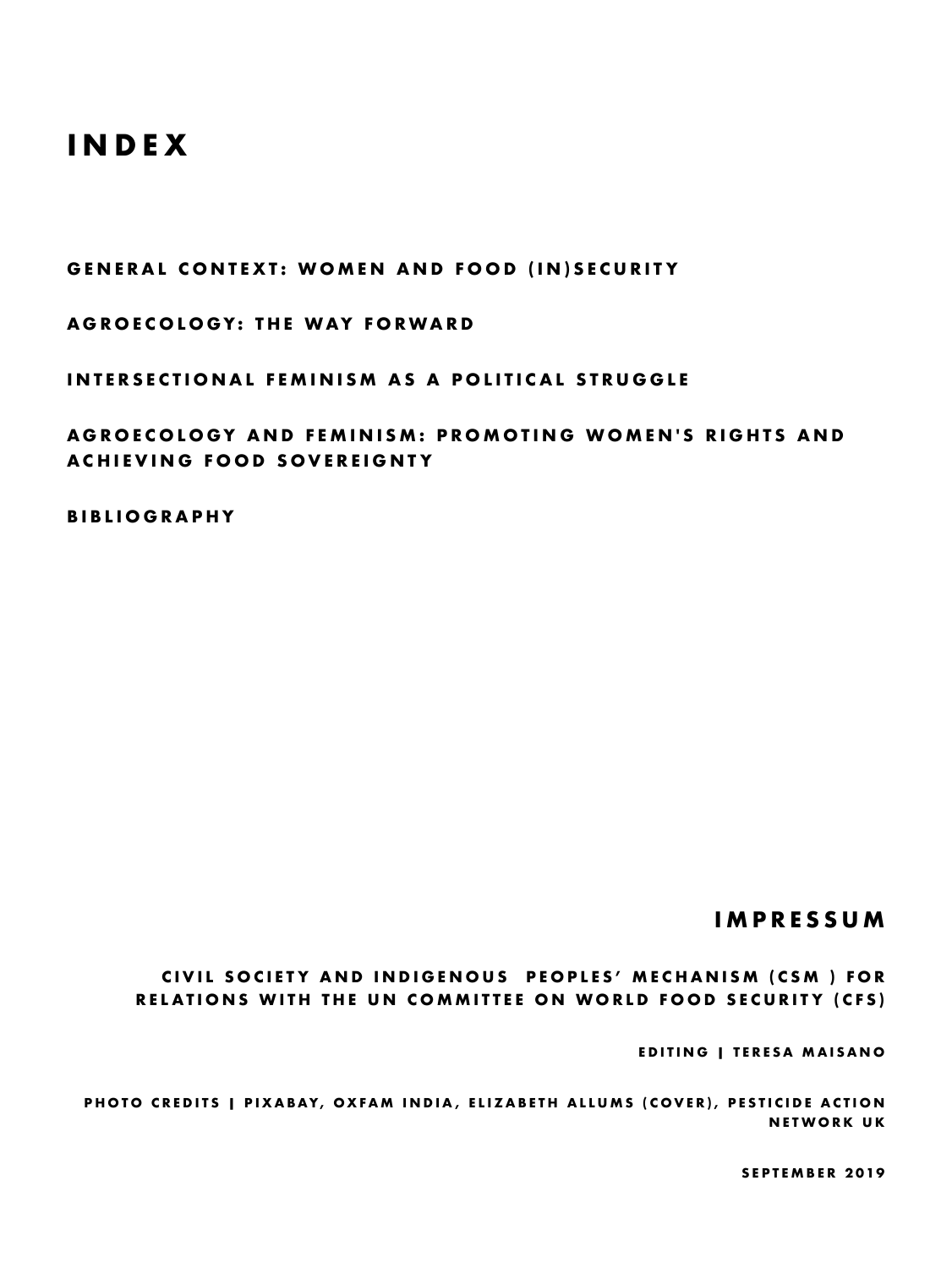#### **GENERAL CONTEXT: WOMEN AND FOOD (IN)SECURITY**

Our planet is on the brink of environmental collapse, and hunger is on the rise. According to the 2019 State of Food Security and Nutrition (SOFI) report, the number of people affected by malnourishment and chronic deprivation is climbing for the fourth consecutive year: 821 million persons suffered from undernourishment in 2018, an increase from 785million in 2015. In the face of such realities, it is critical to give special attention to the role of women, who are disproportionately impacted by hunger and food insecurity, as well as climate change, despite being a crucial part of the solution to these issues. This vision document demonstrates the particular importance of women to advancing agroecology as a key pillar of food sovereignty and the right to food. It also explores the inextricable linkages between the struggles for feminism and for agroecology. It underscores the importance of feminist approaches to agroecology promotion and the realization of the human right to adequate food and nutrition as the means for securing just and sustainable food systems for all.

Women represent around 43% of the a griculture labor force, despite lacking equal access to the productive resources necessary for farming. (SOFI 2019) Families operate approximately nine out of ten farms globally and 80% of the world food is produced on small-



<span id="page-3-1"></span>scale family farms, where women play a key role in all stages of food production: from seed collection<sup>1</sup>[,](#page-3-0) land preparation, weeding, harvesting and storage, to food processing, livestock rearing and fisheries, including net weaving, fish catching, packaging and fish trading. Women in rural areas are also traditionally responsible for household and reproductive labor, spending up to 10 hours a day caring for the nutritional health and well-being of children, families and communities, cleaning and cooking, fetching water, fodder and fuel.

<span id="page-3-0"></span><sup>&</sup>lt;sup>[1](#page-3-1)</sup> For more information on the role of women as guardians of seeds, illustrated by the example from Africa, please see: Pschorn-Strauss, Elfrieda. "African Food Sovereignty: Valuing Women and the Seed They Keep", *Right to Food and Nutrition Watch* (2016):49-51. Available at: www.righttofoodandnutrition.org/african-food-sovereignty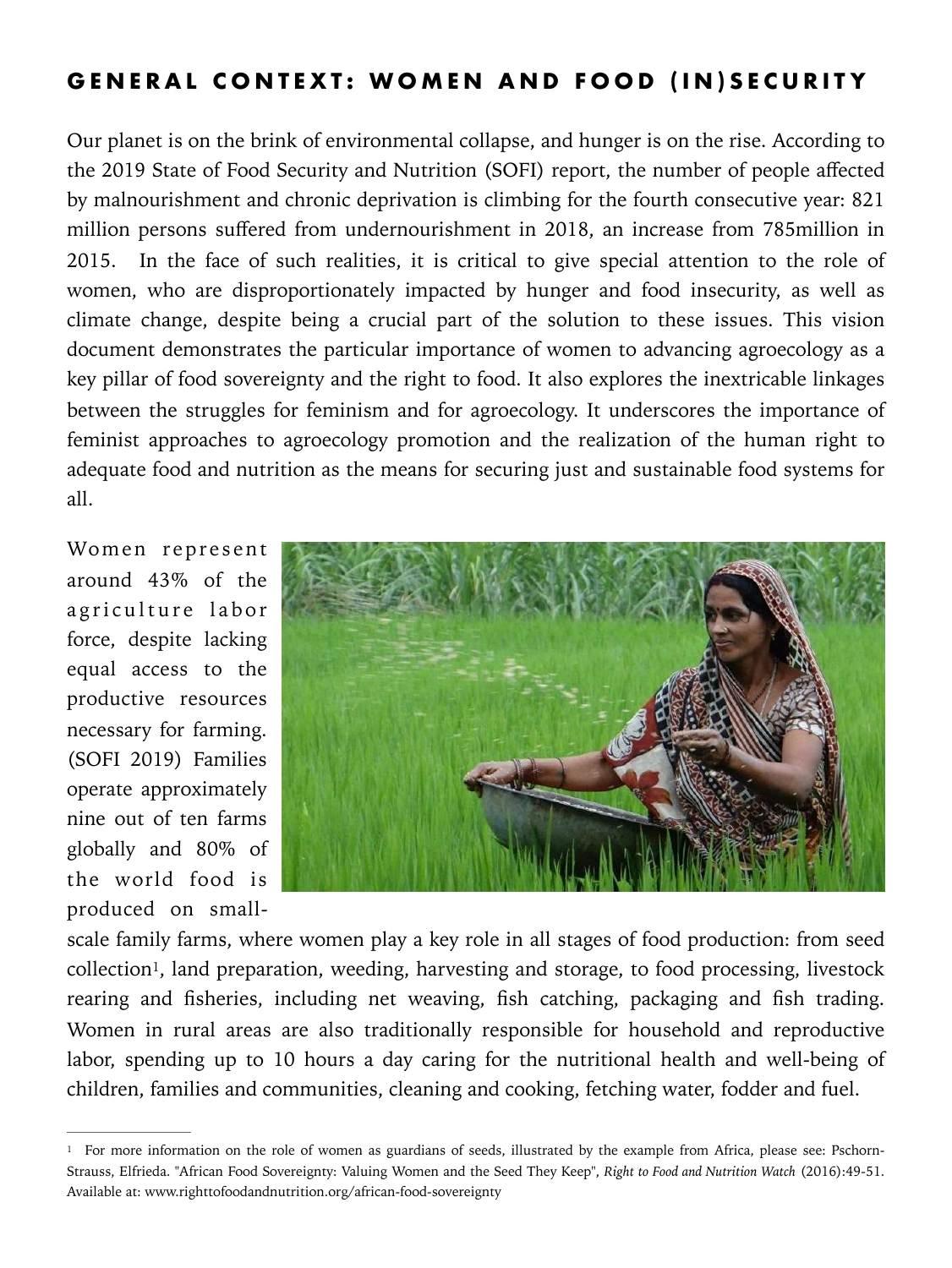However, despite their key role in productive and reproductive spheres of life, women in rural areas face gender discrimination and a host of social, legal and cultural constraints.

First, they have more limited access than men to land, productive and financial resources, education, health care, rural extension, markets, climate adaptation initiatives and employment opportunities. Second, they are subject to social exclusion from decisionmaking and labor markets, as well as to sexual exploitation, domestic violence and reduced food intake (SOFI 2019). The recent increase of climate shocks, extreme weather events and climate-related disasters further worsen the status of women. Further still, as the main caregivers and providers of food, water and fuel, women must work even harder than men and are burdened with additional duties to feed and care for their families and communities.



<span id="page-4-1"></span>Patriarchal, feudal (particularly in Asian context) and capitalist relations of power, along with the entrenched gendered divisions of labor and "gender blind" agricultural policies (that fail to support the intergenerational role of women in building resilient local food and nutrition systems and fostering healthy families and communities), are among the root causes of gender inequalities, discrimination and the marginalization of women, especially in the rural areas. The recognition, realization and protection of women's human rights, through the implementation of international legal in[s](#page-4-0)truments<sup>2</sup> is a key element in the deconstruction of these asymmetric power relations. Women are largely invisible in agriculture, and their work is seen merely as an aid to male work or as a 'female obligation'. The traditional and indigenous knowledge of women is disregarded in commercial and industrial

agriculture. Women are among the most vulnerable groups impacted by land, ocean and

<span id="page-4-0"></span>[<sup>2</sup>](#page-4-1) One of the key instruments is General Recommendation 34 on the rights of rural women, adopted in 2016 by the Committee on the Elimination of Discrimination against Women (CEDAW Committee). Available at: thinternet.ohchr.org/ layouts/15/ [treatybodyexternal/Download.aspx?symbolno=CEDAW/C/GC/34&Lang=en](http://tbinternet.ohchr.org/_layouts/15/treatybodyexternal/Download.aspx?symbolno=CEDAW/C/GC/34&Lang=en). The newly adopted United Nations *Declaration on the Rights of Peasants and Other People Working in Rural Areas* also contains provisions on the rights of women in rural areas, particularly under article 4. Available at: [undocs.org/en/A/C.3/73/L.30](http://undocs.org/en/A/C.3/73/L.30)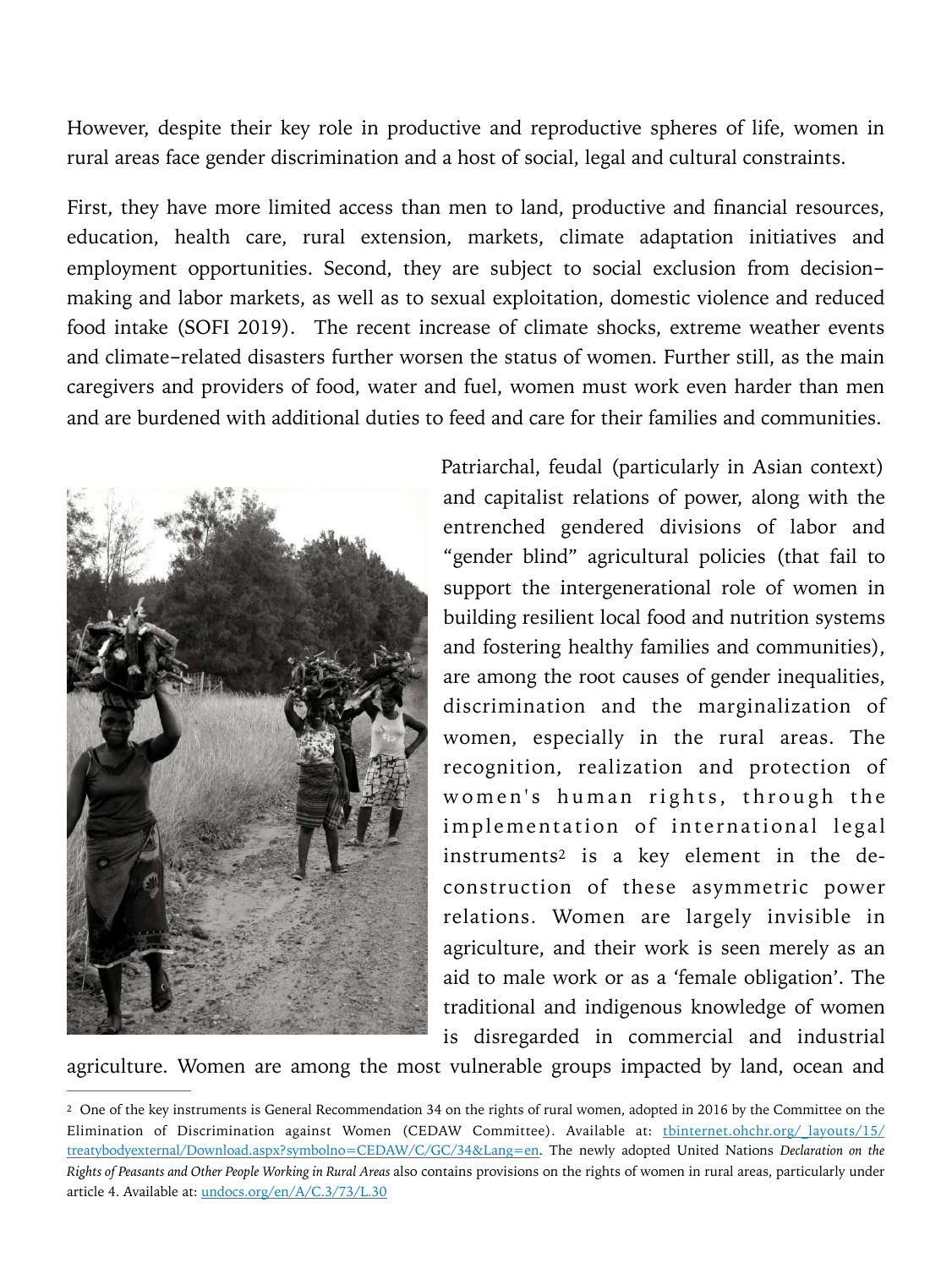resource grabbing at the hands of investors and private interests and by the use of pesticides and chemical agents. They are also all too often the subject of criminalization in their attempt to defend their communities, natural resources and bodies<sup>3</sup>[.](#page-5-0) Together, these everyday and systemic experiences of discrimination and violence against women, intensify and deepen women's inequality and marginalization (Bellows and Jenderedjian 2016; Valente et al. 2016).

Women play a crucial role in addressing their own food security, as well as that of their families and their communities. Despite this, food provisioning by women receives little to no state support. Women often employ traditional knowledge, experience and skills to ensure the quantity and quality of their families' diets, and many do so while engaging in production practice that maintain biodiversity. Due to their disadvantages

<span id="page-5-1"></span>

stemming from the structural discrimination they face, including both a lack of state support and unequal access to productive resources (from seeds, land and water, to livestock and means of transportation) in comparison to men, women frequently do not generate financial resources through their production. Yet, women's production is fundamental for survival and reproduction. Policy frameworks must acknowledge this and focus on the redistribution, recognition and representation of women's productive and reproductive work and the realization of their human right.

To overcome the roots causes of food insecurity and malnutrition it is therefore critical to address the persistent dynamics of patriarchy, capitalism, feudalism, racism and trade liberalization on women. These factors, all of which are interlinked, and have fueled industrial agriculture, land grabbing of natural resources, the promotion of commodified nutritionism and extractives projects among others over expanded reliance on local, diversified, biodynamic agriculture that supports food sovereignty (Lemke and Bellows 2016, CSM Women vision).

Food sovereignty and agroecology offer powerful alternatives to the unequal and gendered power relations in rural and urban communities and are themselves tools and pathways to overcoming the oppressive structures in which women are embedded (involving race, class, gender, sexuality, age, ethnicity and (dis)ability). Indeed, the struggle against the oppression and exploitation of women is fundamental to the peasant struggle for food sovereignty,

<span id="page-5-0"></span><sup>&</sup>lt;sup>[3](#page-5-1)</sup> For more information on the criminalization of women, and Honduras as an example, please see article "Migrating for Survival: A Conversation between Women from Guatemala, Honduras and Mexico" in *Right to Food and Nutrition Watch (2019)*.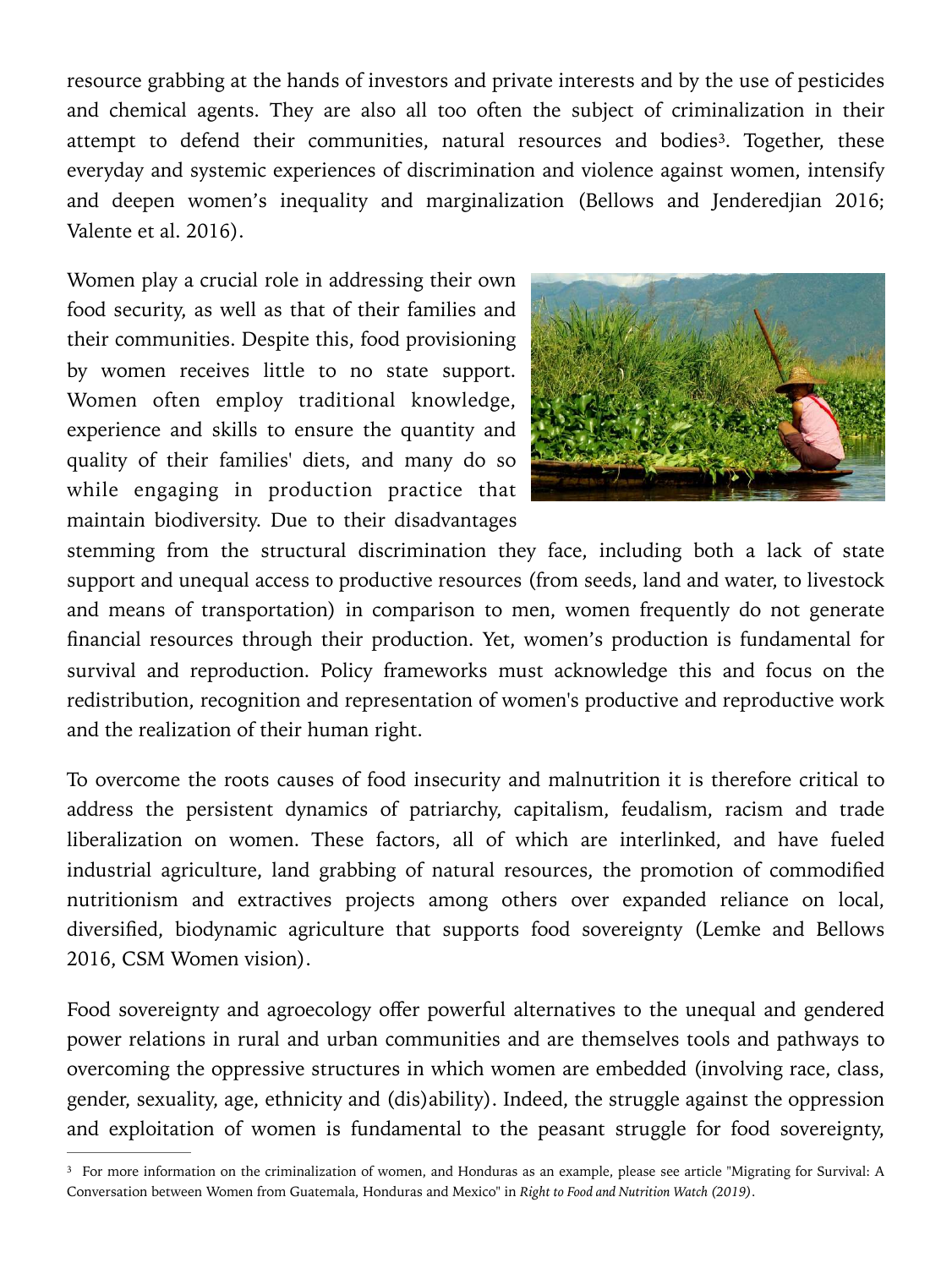while, the struggle for food sovereignty is crucial to achieve women's autonomy, selfdetermination equality and human rights more broadly. (Cock 2016)

#### **AGROECOLOGY: THE WAY FORWARD**

Agroecology – a science, practice and social movement promoting agricultural practices that are environmentally sustainable and socially just – is of great interest for the analysis of the inequalities along food systems as well as for the implementation of alternative practices able to address the inequalities suffered by women throughout the food supply chain. Gender-based inequalities affect women producers in rural areas, urban and rural consumers, and workers (such as rural agricultural workers or those in processing industries). They even impact women at the household level, with women generally depriving themselves of food, when there is not enough for the whole family. Agroecology allows for a multidimensional perspective of the food system, looking at the technical and productive aspects, but also at the socio-economic and political ones. For resource-poor rural communities, agroecology is an important accessible and affordable grass-roots solution to challenges the power dynamics of the current exploitative and oppressive agrifood regime. Integrating social, biological and agricultural science with traditional, indigenous and farmers' knowledge and culture, agroecology is a context specific and locally adaptive set of practices developed through farmer's knowledge and participatory on-farm experimentation.



The agroecology movement is part of the struggle for the right to produce healthy food and to preserve natural resources: land, water, seeds, plants and all the teeming life that is biodiversity. At the center of this movement are peasant woman, who carry out agroecological practices, produce food that feeds and nourishes the world, and offer a fundamental and unique alternative to transform the current agri-food system (Khadse 2017).

The concept, vision and practice of agroecology, as promoted and defended by women, includes a recognition and appreciation for the practices and knowledge of women and their ancestors cultivated over centuries and passed from generation to generation (CLOC/LVC 2018). Peasant women have a long tradition of plant breeding and adapting local seed varieties, landraces and native germplasm to changing environment and cultures.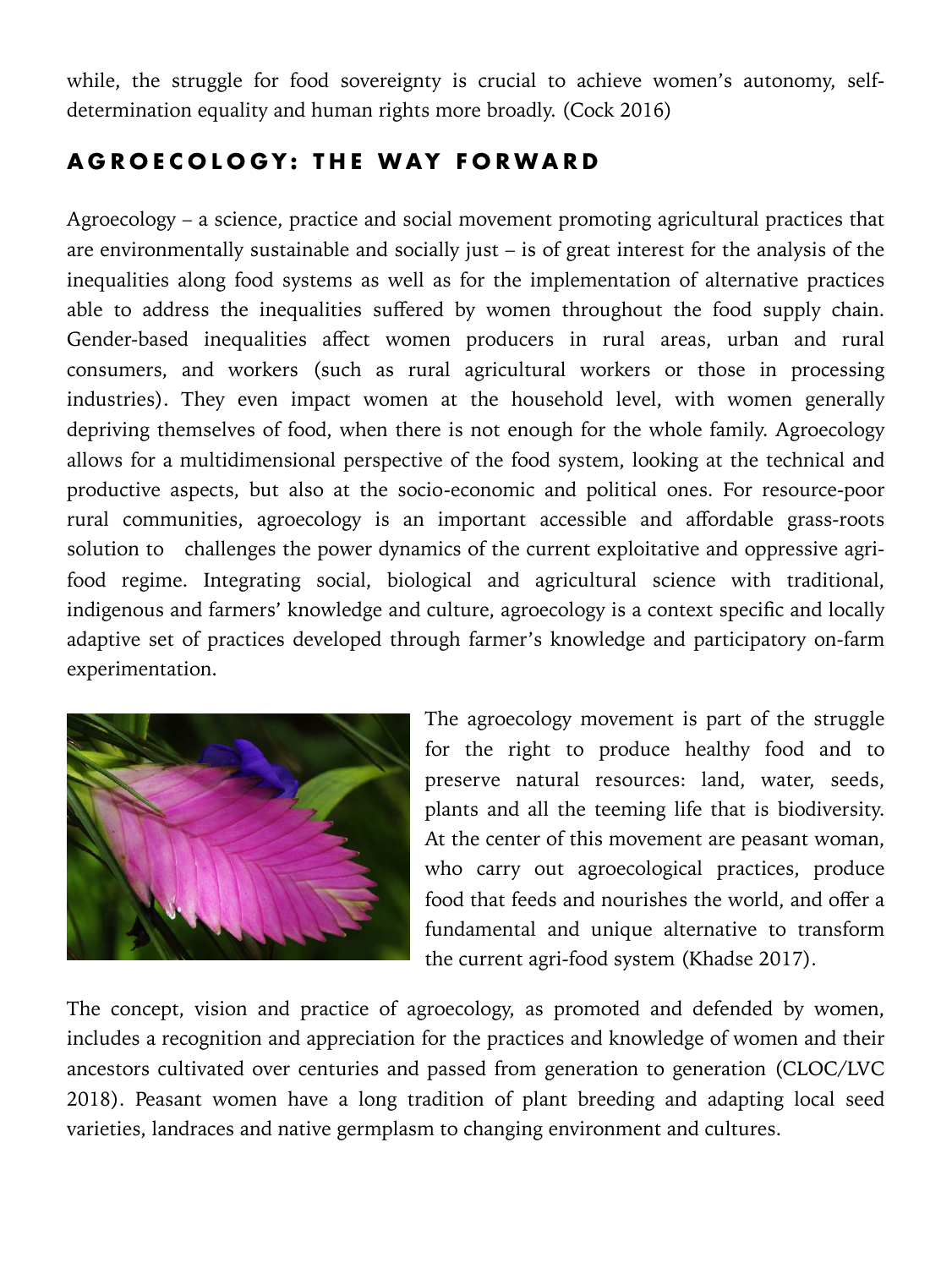The industrial seed monopoly and the growing use of exclusive intellectual property rights for seeds, marginalizes traditional and indigenous seed systems and threaten farmers' rights to save, use, exchange and sell farm-saved seeds, all of which are at the core of agroecology.

The use and preservation of local seeds and crop varieties suited to local climates and associated with traditional peasant knowledge, on the contrary, give potential to empower women as the tradition keepers of seeds and the transitional knowledge between their care and resilience and the nutritional health and resilience of families and communities (Wijeratna 2018).

In order to improve the life of peasant women, efforts should be made to cut the dependence on external corporate inputs and neo-liberal market by ensuring solid, strong and coherent public policies and services and changes in producers and communities practices. Through agroecology, women can rely on their own saved seeds, diverse food production and low-input agroecological production methods and, therefore, they can live outside the vicious and unsustainable cycle of loans, expensive inputs, and damaged health from chemicals. In this sense, agroecology is a way to delink women and peasants from the corporate or external inputs and ensure self-reliance (Khadse 2017). Agroecology can create better



opportunities for women on multiple levels (IFOAM 2007, Mpofu 2016 cited by Wijeratna 2018).

**First,** agroecology creates meaningful work by integrating diverse working tasks, specific knowledge and providing diversified role for women in the household economy while challenging patriarchal structures inside the family unit<sup>[4](#page-7-0)</sup>.

<span id="page-7-1"></span>**Second,** as farmer-to-farmer sharing experiences and learning are at the center of agroecological principles, the pursuit of agroecological methods requires the spaces and

<span id="page-7-0"></span><sup>&</sup>lt;sup>[4](#page-7-1)</sup> Compared to the monocultural chemical farming, agroecology provides opportunity for the women to perform diversified tasks including participation in decision making and income generation in the household. As an outcome, agroecology has the potential to reduce the patriarchal dynamics in the family unit aiming at permanent change regarding the power inequalities and to improve household economy (putting an accent on the quality of work and the value of the money). Of course, the risk of getting more work for women by performing more and diversified tasks needs to be addressed as well as to be avoided that women don't get control and entitlement over their income and their work is not valued. The objective within the agroecological approach is accomplish permanent change in the patriarchal dynamics by shrinking the gender power gap and assure to women to pursue a livelihood of their choice where they are main decision makers for their own lives and choices.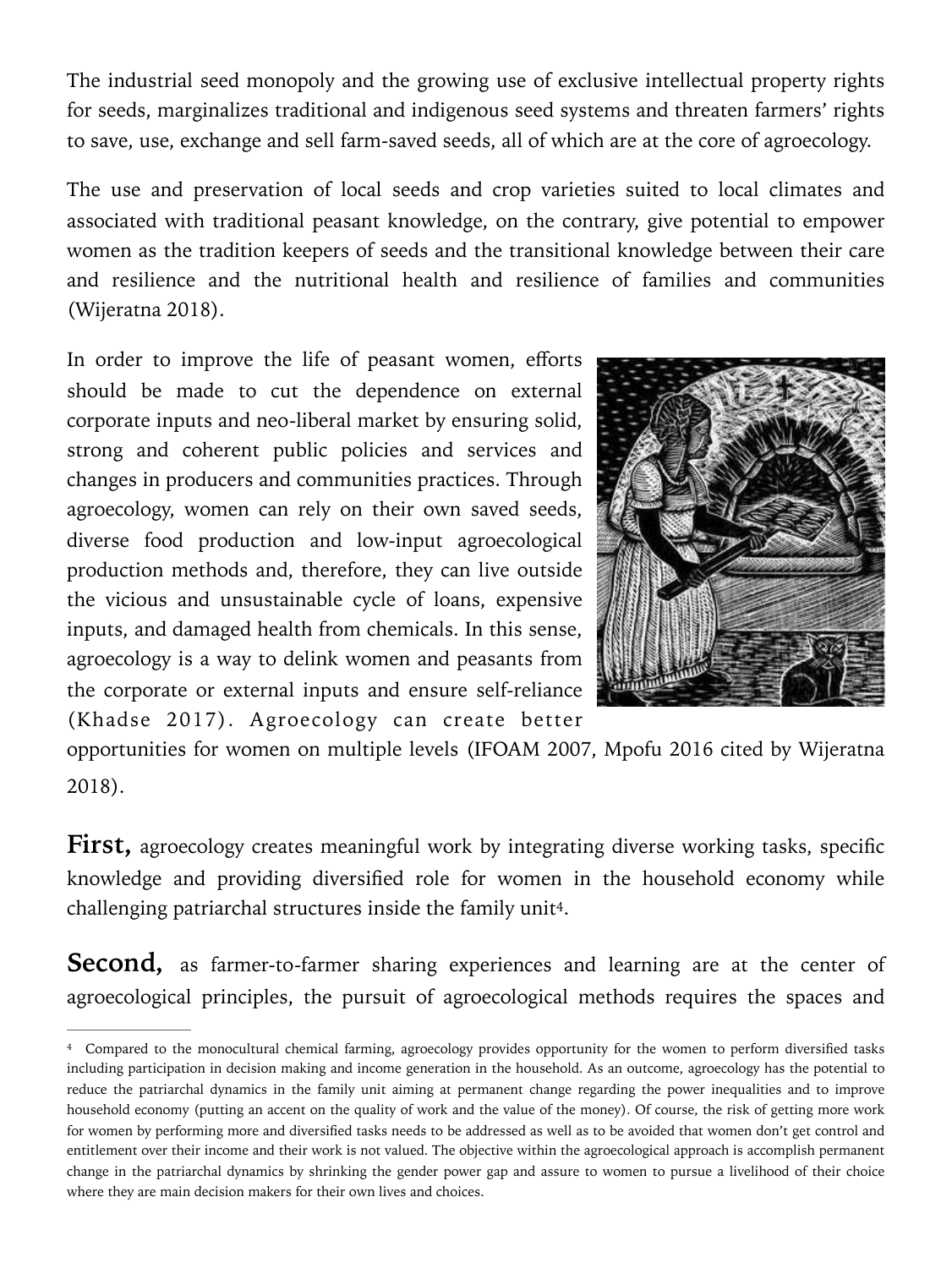opportunities for meetings while building social cohesion. This includes women-only spaces, which are of high importance for achieving gender equality, building solidarity and autonomy, and strengthening women's creative and collective work towards selfdetermination.

**Third,** agroecology fosters better economic opportunities for women. Characterized by low start-up and production costs, simple and effective production techniques, and yields that are stable over the time, agroecology is less risky and more affordable and accessible for women than industrial or input heavy agriculture.



<span id="page-8-3"></span><span id="page-8-2"></span>**Fourth,** agroecology supports the health of both agriculture workers and consumers by eliminating the harmful synthetic chemicals which have a disproportionate negative impact on women's health<sup>[5](#page-8-0)</sup> especially in the context of feminization of agriculture<sup>[6](#page-8-1)</sup>. Enriched diets assured by diversified crops, fruits and livestock improve the nutritional autonomy of families. Here women are particularly affected as they usually put

household nutrition before their own. Furthermore, better diets, thanks to the integration of agroecological practices like diversifying crops, fruits and livestock, have the potential to ensure better nutritional outcomes for women, in addition to supporting household selfsufficiency an reducing women's care work burden.

**Fifth,** agroecology supports biodiversity and traditional knowledge, affirming the crucial role for women as traditional keepers of seeds and indigenous knowledge.

**Sixth,** agroecology entails the production of food that nourishes the oikos, the home and place to live. Women have encouraged the care and cultivation of local food varieties as well as improving the nutritional health and well-being of households. Last, but not least, in its political dimension, agroecology seeks to achieve a more just food system, deconstructing and rendering all forms of injustice more visible, including the inequalities that women face and suffer. It is not enough to simply include women in the implementation of actions: if the

<span id="page-8-0"></span>For more information, please visit: www.pan-uk.org/effects-pesticides-women-children/; [www.ncbi.nlm.nih.gov/pmc/articles/](http://www.ncbi.nlm.nih.gov/pmc/articles/PMC5484550/) [PMC5484550/](http://www.ncbi.nlm.nih.gov/pmc/articles/PMC5484550/) [www.environment.gov.za/sites/default/files/docs/pesticides\\_usage\\_health\\_consequencesfor\\_women\\_0.pdf](http://www.environment.gov.za/sites/default/files/docs/pesticides_usage_health_consequencesfor_women_0.pdf)

<span id="page-8-1"></span>[<sup>6</sup>](#page-8-3) Because of the agrarian crisis and the fact that the income from agriculture dropped, many men migrated from agriculture and therefore the farming remains predominately female activity. We should not mislead though that these trends give more rights or control in the hands of women. On the contrary – women take up the task formerly done by men (land preparation, cultivation of crops, spraying pesticides, harvesting and post-harvesting and marketing) but on lower wages, with fewer rights over productive resources and associated services (Wijeratna 2018).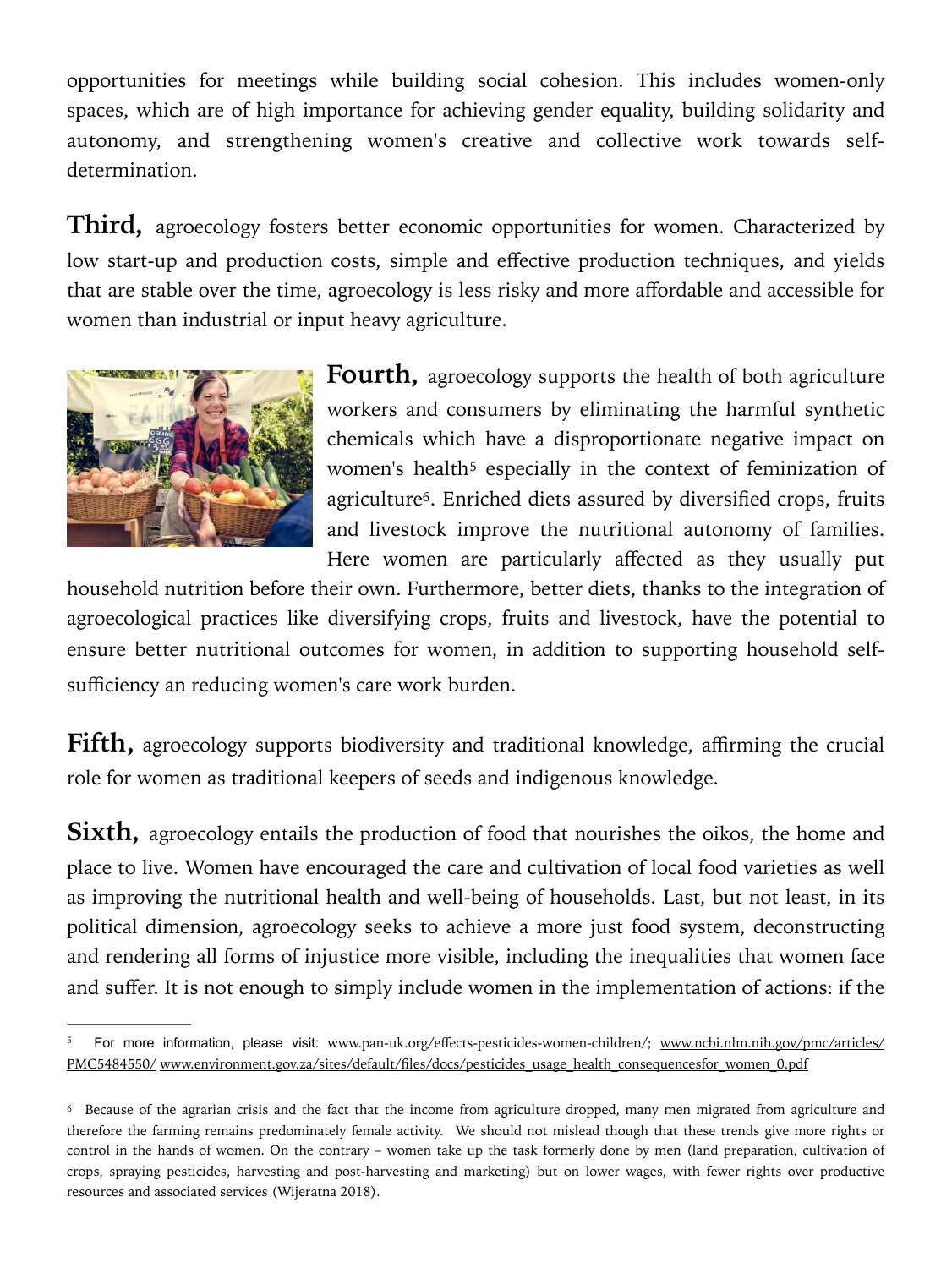process is to be truly inclusive, women need to be there from the outset, designing them. It is not about increasing women's options within the recognized economy, but rather about generating a new solidarity economy where productive and reproductive work is made visible and shared, and where the patriarchal family structure is de-constructed and re-built based on free and equal relations and shared responsibilities.

#### **Agroecology in practice: case studies from around the world**

The much-needed transition to locally-based, diverse, environmentally sustainable and climate resilient food systems can be realized through the implementation of agroecology.

Numerous case studies (Wijeratna 2018, Bezner Kerr 2019) demonstrate that the pursuit of agroecology empowers women living in rural areas, offering pathways to year-round access to healthy and more diverse diets, poverty reduction, income increases, new employment creation, opportunities for young people, climate resilience, mitigation of the risks of climate disasters, reduced dependence on chemical inputs, better valuing traditional, indigenous and peasant knowledge, and regenerating soils, biodiversity and the environment (Wijeratna 2018).



For example, the network of women producers in Pajeú in the semi-arid Pernambuco region, northeast Brazil has managed to deal with chronic water scarcity by adopting agroecological practices. The women engage in collective knowledge construction, farmer-to-farmer exchanges and participatory trainings. Through their experiences of working collaboratively through the network, the women, many of whom were socially isolated and were living under the threat of domestic

violence, have been empowered and secured greater autonomy. The network activities resulted in cutting the dependence on external inputs and increased climate resilience while the acquired knowledge of agroecological methods and access to agroecological markets and fairs improved the position of the women in their household affecting family and community relationships.

In Cuba, a study conducted by La Via Campesina and the National Association of Small Farmers (ANAP) demonstrated that the conversion from monoculture agriculture to agroecology improved traditional gender roles and power relations inside peasant families. In conventional monoculture system, all production activities and the income generation were concentrated in the hands of men. The process of diversification of the farm naturally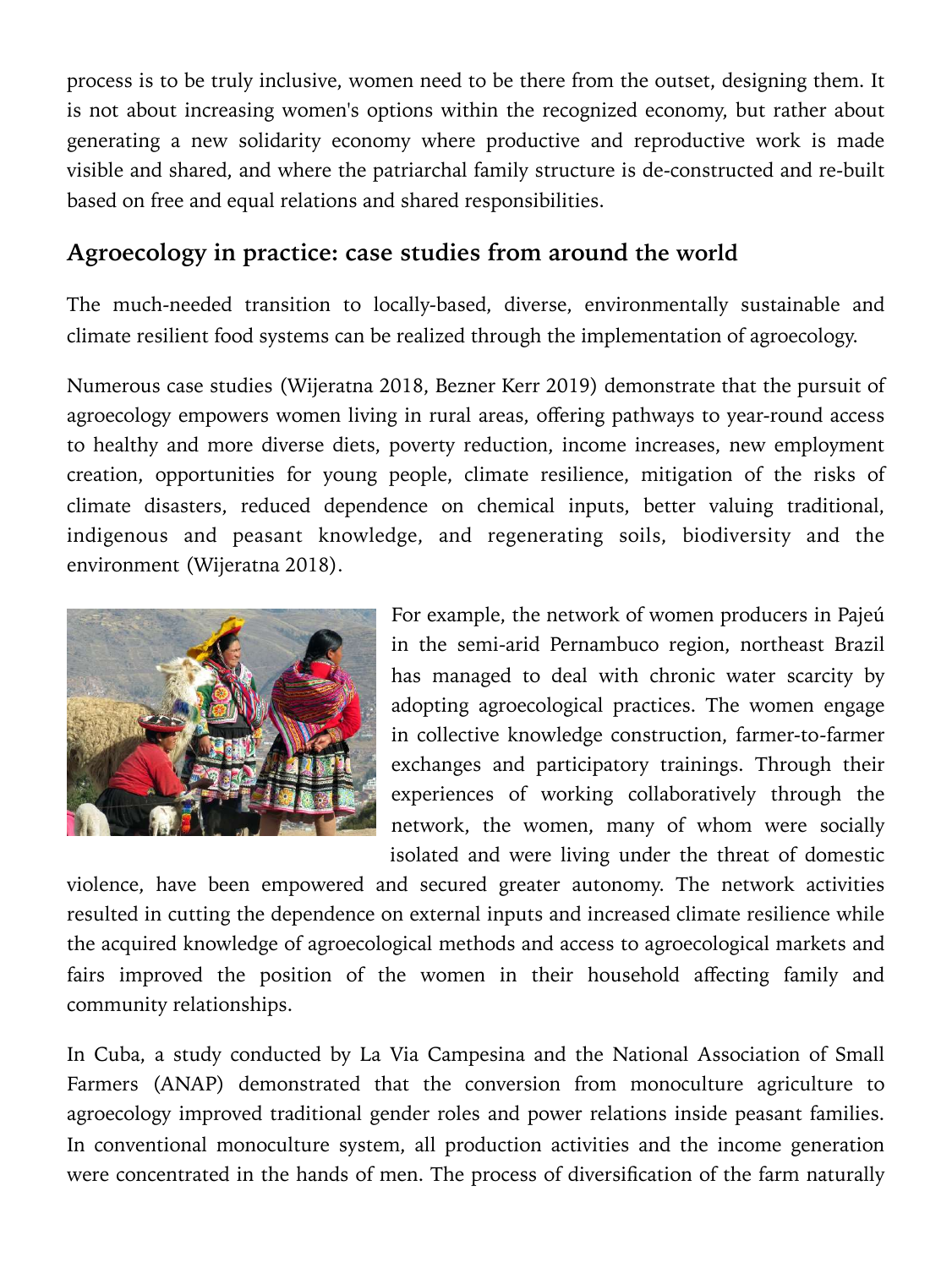introduced other members of the family to the everyday agricultural practices and providing opportunities for income generation for women but also for old people (grandparents) and adolescents, challenging the imposed patriarchal model in the peasant families. The applied agroecological methods (addition of animals, vermiculture, medicinal plants etc.) gave women new found control over decision-making on the farm and a role in income management.

In India, the Deccan Development Society has had positive experiences in agroecology. Through the use of agroecological practices, community-based women-only groups have

collectively reclaimed fallow land and have revived around 80 traditional crop varieties (including millet, cereals, pulses, legumes and oilseeds). Working in partnership with a Dalit (low caste) women-run network of community gene banks in 60 villages, the groups have diversified and improved local diet and nutrition which is critical to withstand the onslaught of commodified nutritionism (Wijeratna 2018).

In Mali, female agroecological farmers and members of the COFERSA cooperative (Convergence of Rural Women for Food Sovereignty), have raised awareness about the nutritional benefits of local foods (for example fonio, millet and sorghum). In the process, they have encouraged consumers to switch from imported foods with low nutritional value, such as white bread, to their local products, both improving access to nutritious food for consumers while also improving their own access to markets. A "driving force" in their work, is "[p]ride in local biodiversity, based on traditional knowledge and culture and manifested in local cuisines". (Bezner Kerr 2019)

A study by ActionAid in Africa and Asia further confirms that agroecology can provide holistic solutions for women living in rural communities. The study found that women in rural areas spend between 8 to 10 hours of unpaid care work each day in in Bangladesh, India, Nepal and Pakistan and at least 5 hours in Rwanda compared to only 1.5-hour men's occupation with unpaid work. These time and energy consuming activities limit women's engagement with productive agriculture. In Rwanda, the Abishyizehamwe women's smallholder farmers' cooperative established an agroecological initiative to help women to become more fully integrated in agricultural production and community life. The cooperative has engaged in a variety of activities, including: the establishment of community seed banks to store locally adapted indigenous seeds; the integration of animals on farms to provide milk and manure for organic compost; the planting of multi-purpose leguminous trees to feed domestic animals and enrich the soil; the integration of harvesting rainwater practices; and the establishment of an early childhood development center. Through these activities, the cooperative has saved women's time, prevented soil erosion, improved climate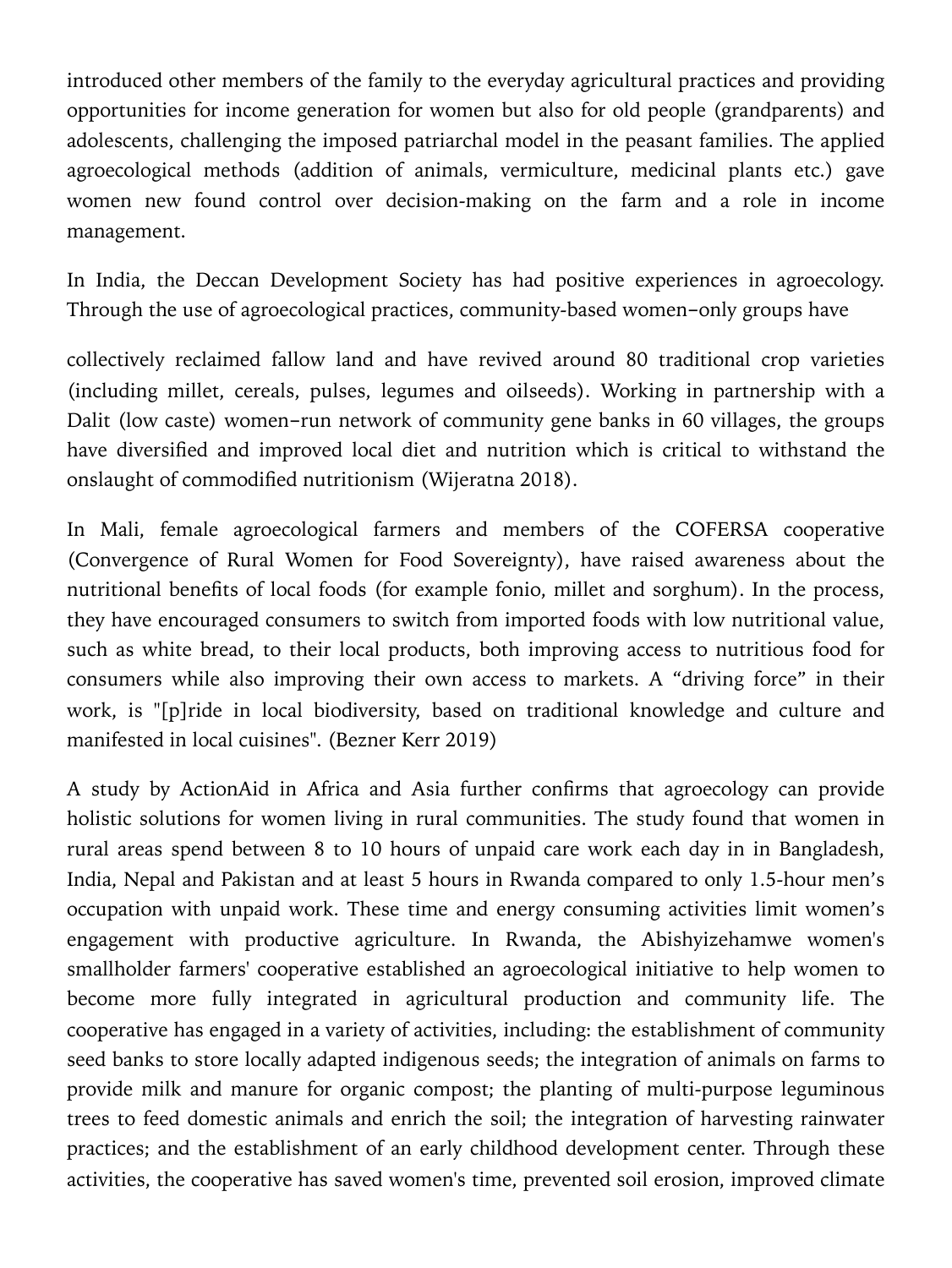resilience, and increased women's productivity and economic and decision-making capacities (Wijeratna 2018).

These cases and others highlight the potential of agroecology to realize women's rights in the agricultural sector, to enrich feminist perspectives, to strengthen further political will to reframe gender roles and responsibilities, and to improve family and community nutritional health and self-determination. In this sense, agroecology provides a strong foundation for alternative rural movements striving for social justice that includes gender equality and the full recognition and participation of women as political subjects and agents of change in the struggle. In addition, the creation of agroecological networks is making possible the establishment of new ties between the urban and rural environment.

These networks address the problems of the food system and the inequalities that affect women throughout the entire food chain. In many of these networks a feminist perspective



has being included and women from urban and rural areas share collective spaces where they can identify the common inequalities that affect them both collectively and separately. Together they can identify and initiate alternatives to the oppressing conventional agri-food regime, applying a multidimensional approach that combines agroecological and feminists' tools.

#### **INTERSECTIONAL FEMINISM AS A POLITICAL STRUGGLE**

Feminism as a political struggle, aims to overcome patriarchal structural and systematic discrimination and oppression due to unequal social, political and economic dynamics affecting the position of women within families, communities and society at large. In order to achieve this goal, feminism must stand on its own two feet, as well as be part of the larger struggle to eradicate race, caste, class and gender domination in all its forms. For example, it is necessary to understand that patriarchal domination shares its ideological foundation with racism, sexism and capitalism as well as other structural forms of oppression (Cock 2016). The strict delineation of gender roles, sexualities, and stereotypes reflects power-based dualisms: the strong versus the weak; the empowered versus the disempowered. Instead, we can reconsider gender identities and roles, including sexual orientation, along an inclusive continuum whose diversity strengthens people's sovereignty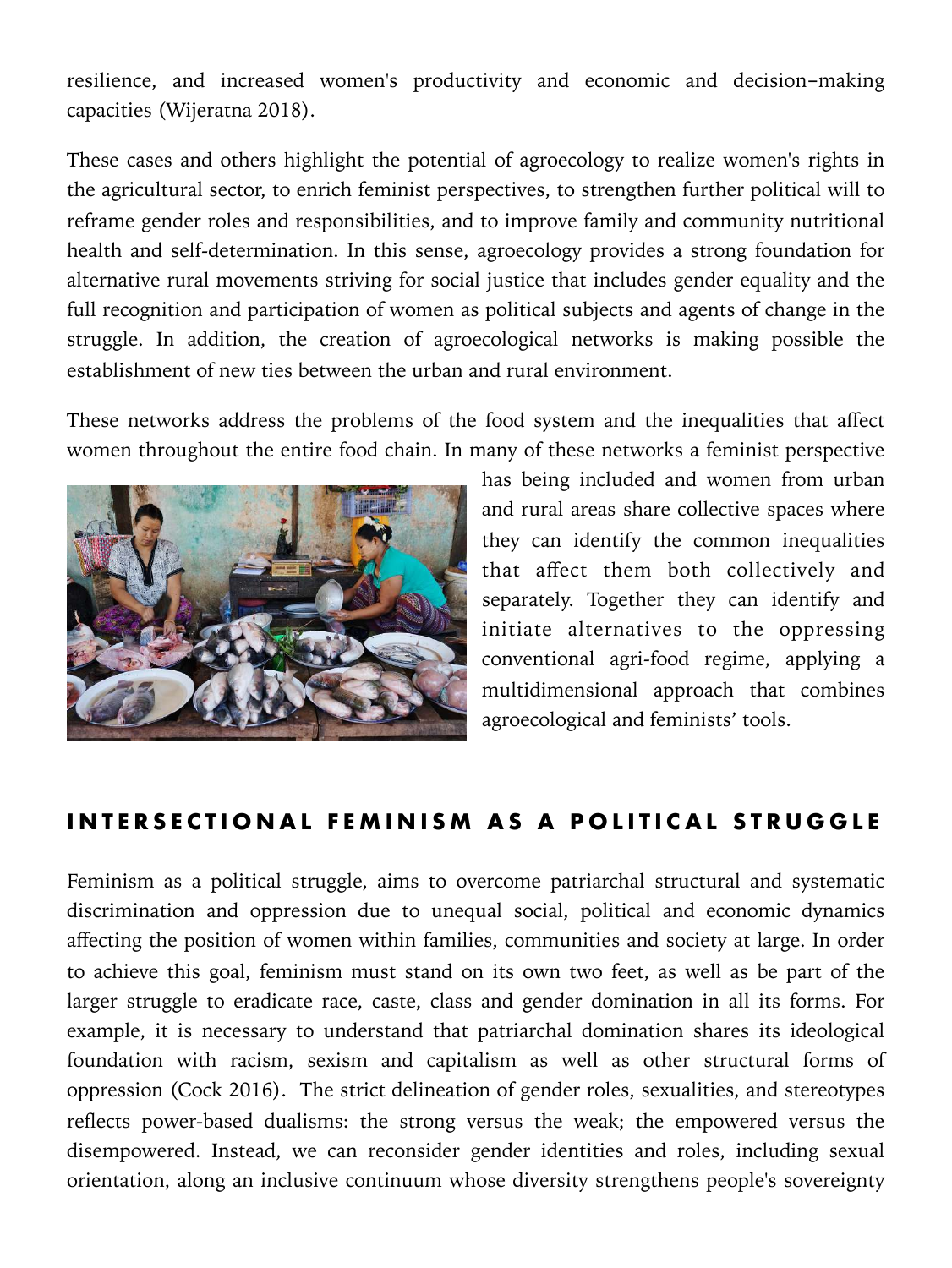<span id="page-12-3"></span>over food, nutrition, land, and resources (Gioia 2019). Overcoming gender inequalities requires working together with people across the gender spectrum [7](#page-12-0)to challenge binary conceptions of femininity and masculinity where the goal is not sameness but rather autonomy and dignity with which to engage socially and politically with family and co[m](#page-12-1)munity. Intersectional feminism<sup>[8](#page-12-1)</sup> sheds light on how some people are impacted more than others and examines women through all their identities. For example, pesticides impact landless rural women workers more due to their multiple identities; a Dalit female-headed household might

<span id="page-12-5"></span><span id="page-12-4"></span>

struggle to get access to land or extension support; and elderly women in the community might be greater repositories of indigenous knowledge around soils, seeds and farming practices, but often face multiple discrimination due to their gender, age and ethnicity. In this sense, the feminist perspective requires and incorporates the values of respect, sharing and solidarity.

Feminism in food crisis struggles finds its best representation in the agroecology and food sovereignty paradigm, applying the practices of solidarity by collective actions that challenge gender roles as well as paradigms of inequality, oppression and exploitation<sup>9</sup>[.](#page-12-2) The right to food and nutrition, food security and nutrition and food sovereignty of women will be accomplished only by achieving full respect to attainment, protection and fulfillment of women's rights. The recognition by the international community, states, communities, society and women and men themselves of women's role as political subjects, citizens, organizers, facilitators and coordinators in different initiatives and movements, agents of their own change and development, and knowledge bearers will enable their selfdetermination, autonomy and decision-making power in all aspects of their life including in

<span id="page-12-0"></span>[<sup>7</sup>](#page-12-3) For more information on food systems and the LGBTTIQ (lesbian, gay, bisexual, transsexual, transgender people, transvestites, cross dressers, intersex and gender queer) individuals, please see Gioia 2019 "Coming Out: Gender Diversity in the Food System" in Right to Food and Nutrition Watch, Iss.11

<span id="page-12-1"></span>[<sup>8</sup>](#page-12-4) For more information on intersectionality of race, class and gender, illustrated with the position and organizing of Black women in United Kingdom, please see article Woods 2019 "*Invisible Women: Hunger, Poverty, Racism and Gender in the UK*" in Right to Food and Nutrition Watch, Iss. 11

<span id="page-12-2"></span>[<sup>9</sup>](#page-12-5) For example, in Taiwan, the Land Dyke Feminist Family Farm promotes biodiversity through agroecology, while standing for a new understanding of the concept of family and bringing gender awareness into farming practices. For more information, please see article see Gioia 2019 "Coming Out: Gender Diversity in the Food System" in Right to Food and Nutrition Watch, Iss.11.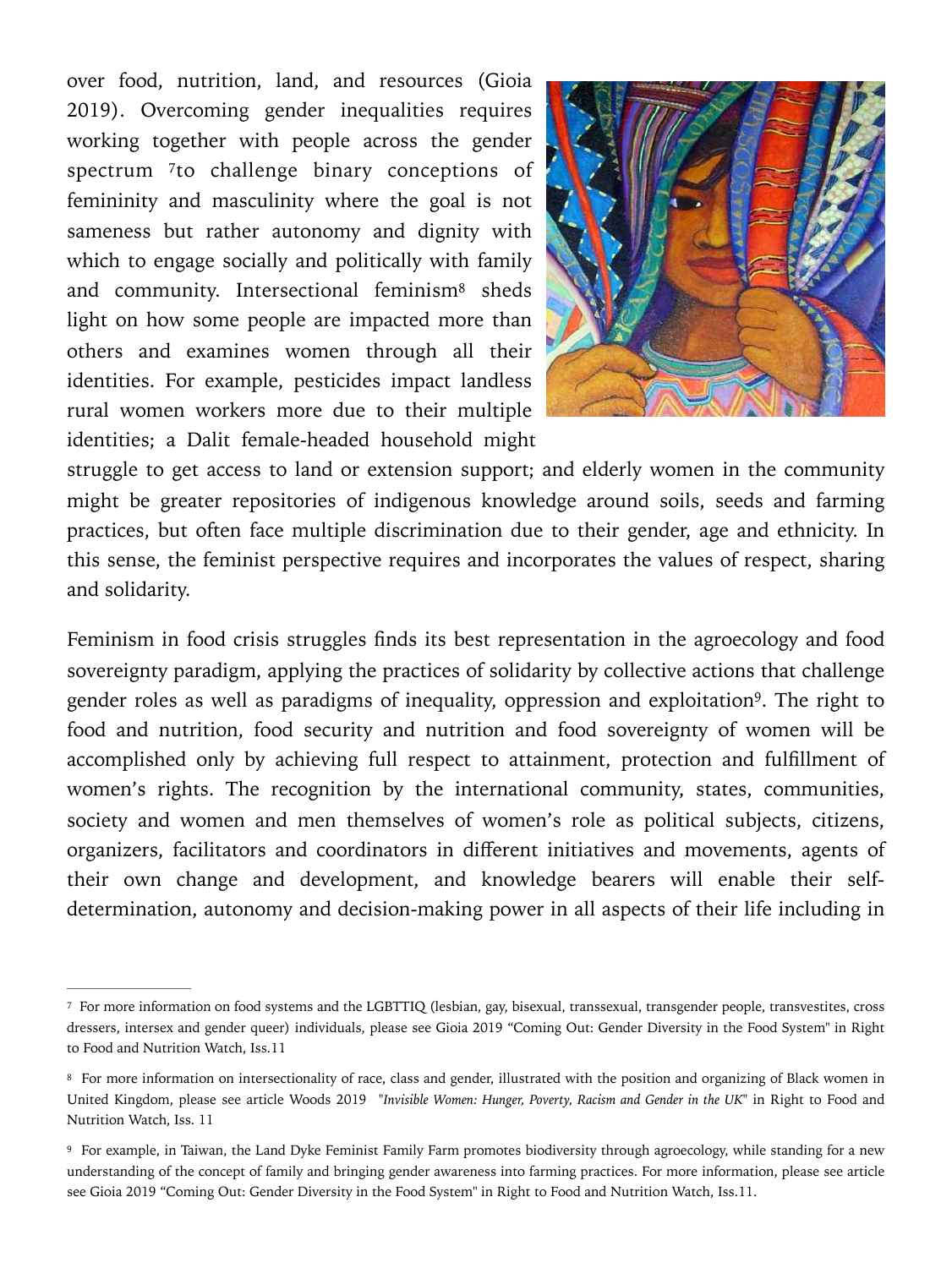<span id="page-13-1"></span>producing and consuming food (CSM Women vision)<sup>10</sup>[.](#page-13-0) This multifaceted recognition is needed to pave the way for women to realize the importance of their work and their lives, confirm the power within themselves, pursue the fight for better living conditions, ensure that their opinions are respected, increase their self-esteem and act to change their own lives (Lopes and Jomalinis 2011).

The civil, political and social rights that women know and enjoy today were gained through intense women rights movements, but there is still much to advance across communities, countries, and regions the length and breadth of the globe. One of the most important contributions of the feminist struggle is the collective and wide spread recognition by multiple institutional and social actors of women as political subjects of social, political and economic transformation. Putting the invisibility of women's labor at the center of the political debate and recognizing their role as active subjects and protagonists in their own lives, families, communities, social movements and societies, is a step towards the fulfillment of the right to safe, nutritious and sufficient food for all women, and all people.

#### **A G R O E C O L O G Y A N D F E M I N I S M : P R O M O T I N G W O M E N ' S R I G H T S A N D A C H I E V I N G F O O D SOVEREIGNTY**



From a feminist perspective, agroecology is and must be a political proposal that recognizes and promotes the historical and social practices of women: from the domestication of agriculture and the production of healthy and quality food to the eradication of hunger, food insecurity and malnutrition. It is urgent to recognize that women are building agroecology in their everyday practices:

resisting the predatory model of agrarian capitalism; preserving and multiplying native seeds; producing healthy, diversified food without agrochemicals; raising local and indigenous livestock breeds; promoting the preservation of local biodiversity; and carrying out artisanal fishing while protecting rivers, lakes and seas.

Women make important contributions to humanity by producing, keeping and increasing popular knowledge about domestication of plants and animals, genetic improvement, and

<span id="page-13-0"></span><sup>&</sup>lt;sup>[10](#page-13-1)</sup> See "CFS Forum on Women's Empowerment in the Context of Food Security and Nutrition - Chair's Summary with Draft Outcomes", XXXX. Available at: www.csm4cfs.org/cfs-forum-womens-empowerment/.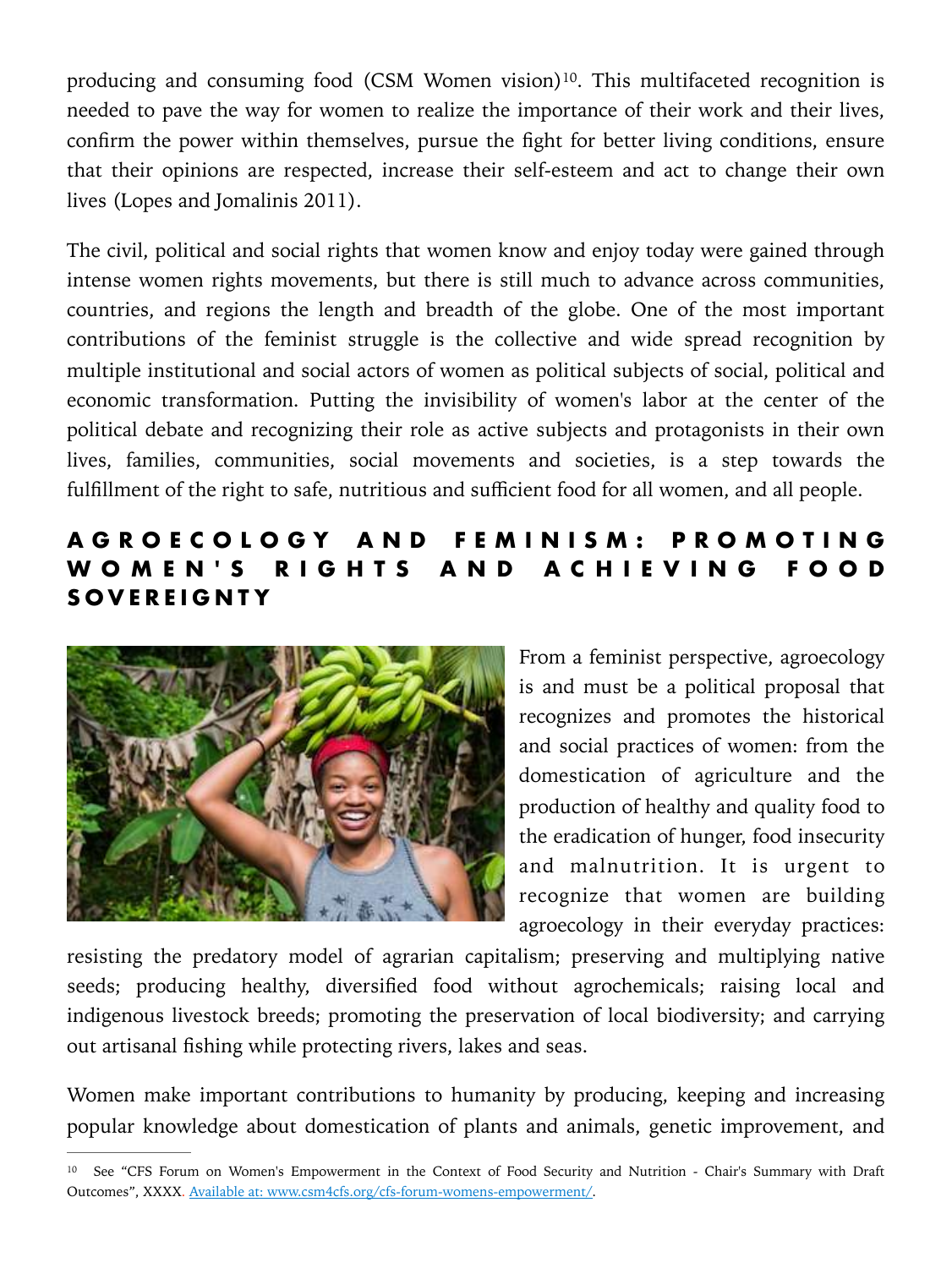preservation of nature. This knowledge must be valued by the agroecology movement and integrated in the research and development along with education programs in agroecology. There must be a collective construction between the historical and ancestral knowledge of women and modern agricultural science.

<span id="page-14-4"></span><span id="page-14-3"></span>Besides women producers, all women, in their role as caregivers rooted in the unequal sexualdivision of labor, are feeding the world. From breastfeeding<sup>[11](#page-14-0)</sup> – perceived by many as the "first act of food sovereignty<sup>[12](#page-14-1)"</sup> – to the preparation and cooking of food in daily life, women in many cultures are the custodians of healthy and culturally-based food practices that build on the productive wealth of local agriculture.

Women are the promoters of just food and nutrition systems and are the protectors of nutritional health of families and communities.

Agroecology, as a model that transforms established relations between human beings and between human beings and nature, explicitly relates to female autonomy and the construction of spaces of equal participation between men and women by incorporating respect, care, solidarity and shared responsibility. In this sense, feminist causes such as equal spaces and participation for men and women, equal income, shared power and an end to gender violence and sexism are of critical importance for the movement for agroecology (Lima and Brito de Jesus 2017).

At the intersection of agroecology and feminism, women construct a collective identity as subjects of rights historically denied to them. A long-lasting process of gender selfdetermination transforms the social relations of production and reproduction in the rural and urban<sup>[13](#page-14-2)</sup> world. Women, in particular, young women with their potential and visions, become active protagonists in this process: women exchange their experiences and

<span id="page-14-5"></span><span id="page-14-0"></span><sup>&</sup>lt;sup>[11](#page-14-3)</sup> According to organizations such as WABA (World Alliance for Breastfeeding Action), also a member of the Global Network for the Right to Food and Nutrition, "[w]omen who *wish* [emphasis added] to breasted [sic] their babies but cannot - because of inadequate support from family or health workers, constraints in the workplace, or misinformation from the infant food industry - are oppressed and exploited". Therefore, for many, "breastfeeding is an important women's issue, human rights issue, and feminist issue." www.waba.org.my/resources/activitysheet/acsh4.htm.

<span id="page-14-1"></span><sup>&</sup>lt;sup>[12](#page-14-4)</sup> See following document by civil society organizations, including several members of the Global Network for the Right to Food and Nutrition: Public interest civil society organizations´ and social movements´ forum declaration to the Second International Conference on Nutrition (ICN2) Rome, 21 November 2014, [www.fao.org/fileadmin/user\\_upload/faoweb/ICN2/documents/](http://www.fao.org/fileadmin/user_upload/faoweb/ICN2/documents/CS_Declaration_to_ICN2_-_English_-_21_Nov_14.pdf) CS Declaration to ICN2 - English - 21 Nov 14.pdf.

<span id="page-14-2"></span><sup>&</sup>lt;sup>[13](#page-14-5)</sup> In the urban world, it is challenging to change consumption habits and to assure the right to food and nutrition due to the triple burdens and multiple roles women are holding engaged with productive, reproductive work and militancy if they are activists. The lack of time together with the lack of access to healthy food are the main factors for many women in the urban environment to realize their right to food and nutrition. In this sense, it is fundamental to build bridges and make visible the common inequalities that rural and urban women are facing. For more information, please see: "Agroecología y Soberanía Alimentaria Para La Salud y el Derecho a LA Alimentación en las Ciudades. www.ciudadesagroecologicas.eu/wp-content/uploads/2018/12/InformeSalud\_Definitivo\_Web.pdf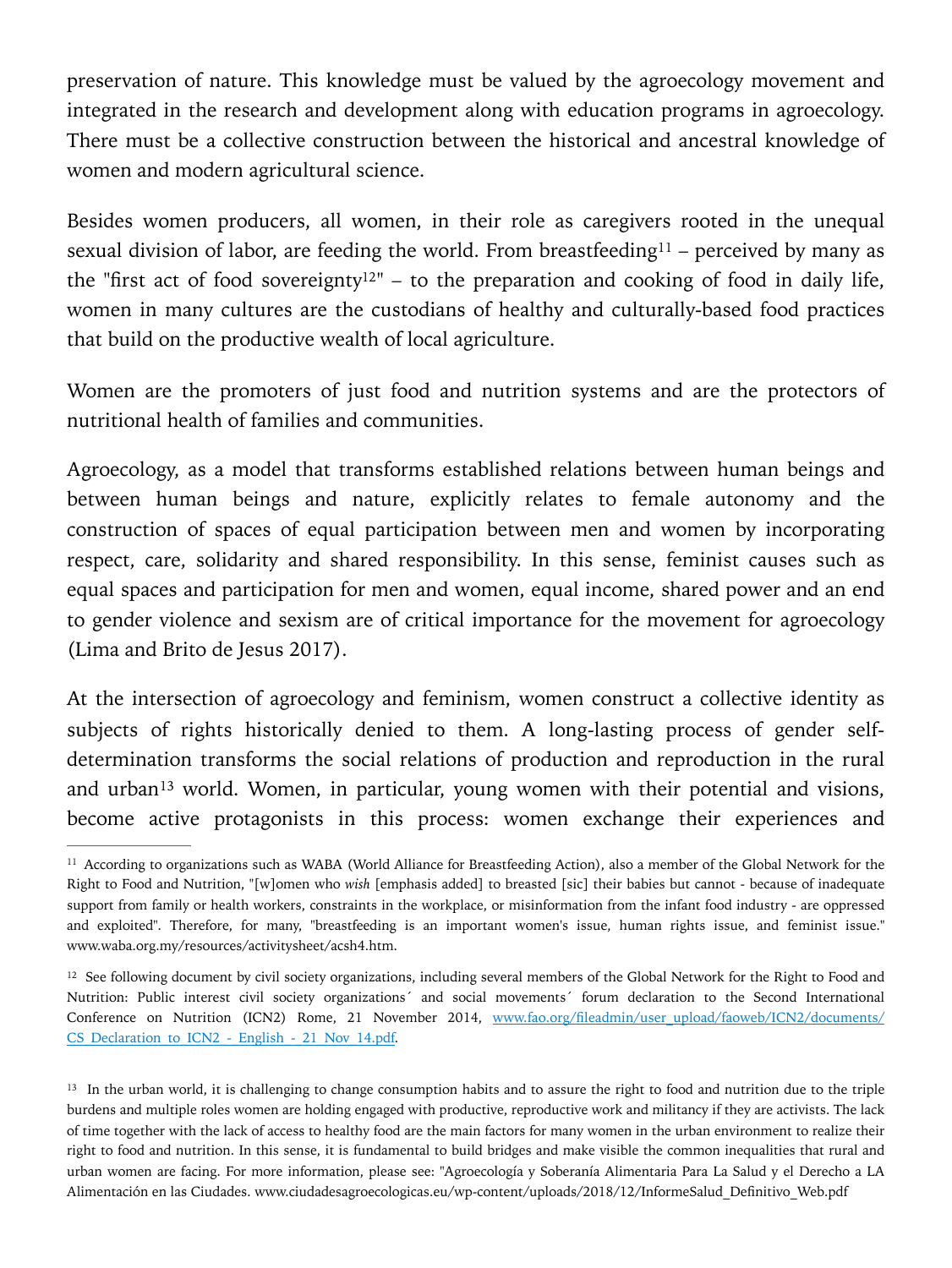knowledge with others, they become responsible for the management of the financial resources generated from their productive work, and they acquire economic and political autonomy.

By introducing agroecology into social and family relations traditionally influenced by patriarchal dynamics, and by applying feminist perspective, a deep transformation is



undertaken where women's work can be valued and their participation in decisions about production can gain equal footing with that of other family members (Lopes and Jomalinis 2011). In this respect, it is simply necessary for women to create both feminist and non-mixed spaces for mutual cooperation, selfdetermination and to achieve autonomy. The struggle continues,

but is advanced only by influencing all actors involved to address the power inequities and sustain changes in women's position. Otherwise, we risk having the opposite effect by adding to our productive workload, allowing the reproductive inertia to remain unchanged.

Coming home with an extra income does not necessarily lead to a deconstruction of gender roles, and it can actually mean that we have less time for rest and self-care.

Agroecology holds the potential in specific and concrete contexts to overcome many of the dichotomies that today strengthen the sexual division of labour throughout the food system and that make women's work invisible. It shows us that there is no incoherence between caring for nature, seeds or medicinal herbs and achieving good food production. On the contrary, the caring models inherent in agroecology allow women to reinforce, recover, improve and finally guarantee vigorous and sustainable productive processes. Experiences show that through agroecological practices women can improve production at the same time that they reduce their quantity of work. As care work is vital for both human life and the planet, it must be shared as a responsibility of all: individuals (of all genders) and governments. The practice of agroecology will spread as soon as the shared responsibility of care work and the recognition of women's rights are consolidated. With this in mind, it is key that women self-organize and support each other in these transitions, in order to shed light on and counter their oppression.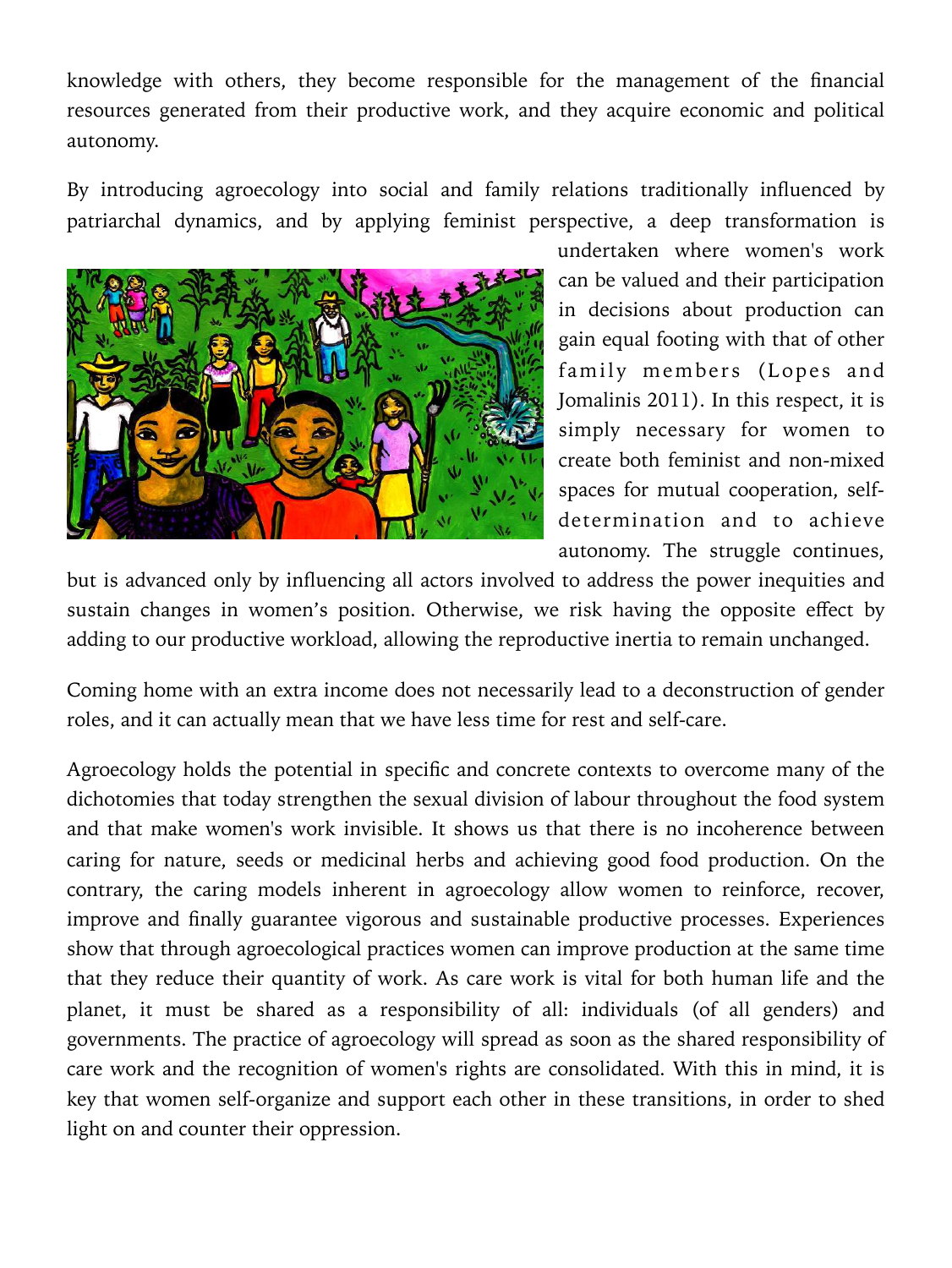The feminist and agroecological struggle are fundamental elements for the realization of the right to food and nutrition and the promotion of food and nutritional security and food sovereignty. General Recommendation 34 – an authoritative interpretation on the rights of women living in rural areas adopted in 2016 by the Committee on the Elimination of Discrimination against Women (CEDAW Committee) – recognizes food sovereignty as the paradigm under which women's rights can be ensured providing them the authority to manage and control their natural resources. Only transitions that are made from a systemic perspective, and which deconstruct an oppressive



model, are valid in such human rights-based perspective. In this sense, we need to distinguish the 'false solutions' to rights violations that either perpetuate old models built oninequality or co-optation<sup>[14](#page-16-0)</sup> of agroecology as a term, while promoting alternatives.

<span id="page-16-1"></span>As human rights holders, women should have equal participation in the decision-making for their territories, their productions, their lives and their bodies. Only through the paradigm of food sovereignty and agroecology will women be able to achieve recognition and validation of their productive work and care; guarantee food for all; socialize the tasks of care; retake collective responsibilities without distinction of gender; and promote relations of respect and equality among all people regardless of gender. If the current model of neoliberalism in food and agriculture continues, peasants of all genders will continue to be commodified and exploited. In this oppressive paradigm, women's labor will be doubly exploited and the violence that women face will continue to be encouraged, tolerated and naturalized. Neoliberalism indeed seeks to commodify nutrition as has been recognized in the onslaught of baby formula, but which now attempts to invade traditional postbreastfeeding early childhood foods from local food systems and cultures. This interferes at the youngest age with developing connections to local agriculture and devalues women's and communities' autonomy to generate infant, young child, and inter-generational geo-cultural

<span id="page-16-0"></span><sup>&</sup>lt;sup>[14](#page-16-1)</sup> "This is why food sovereignty activists are wary of terms such as 'climate smart agriculture' (CSA), which they see as intentionally vague, allowing policy makers and private corporations to borrow selectively from the repertoire of agroecology, while leaving the door open for conventional practices couched in green packaging. Where CSA fails, from the food sovereignty perspective, is in its failure to embrace the more transformative elements of agroecology and food sovereignty, such as justice, which are central to their framing." For more information, please see: *Spotlight Ten Years After the World Food Crisis: Taking up the Challenge of the Right to Food*. Available at: www.righttofoodandnutrition.org/files/R\_t\_F\_a\_N\_W\_2017\_ENG\_1.pdf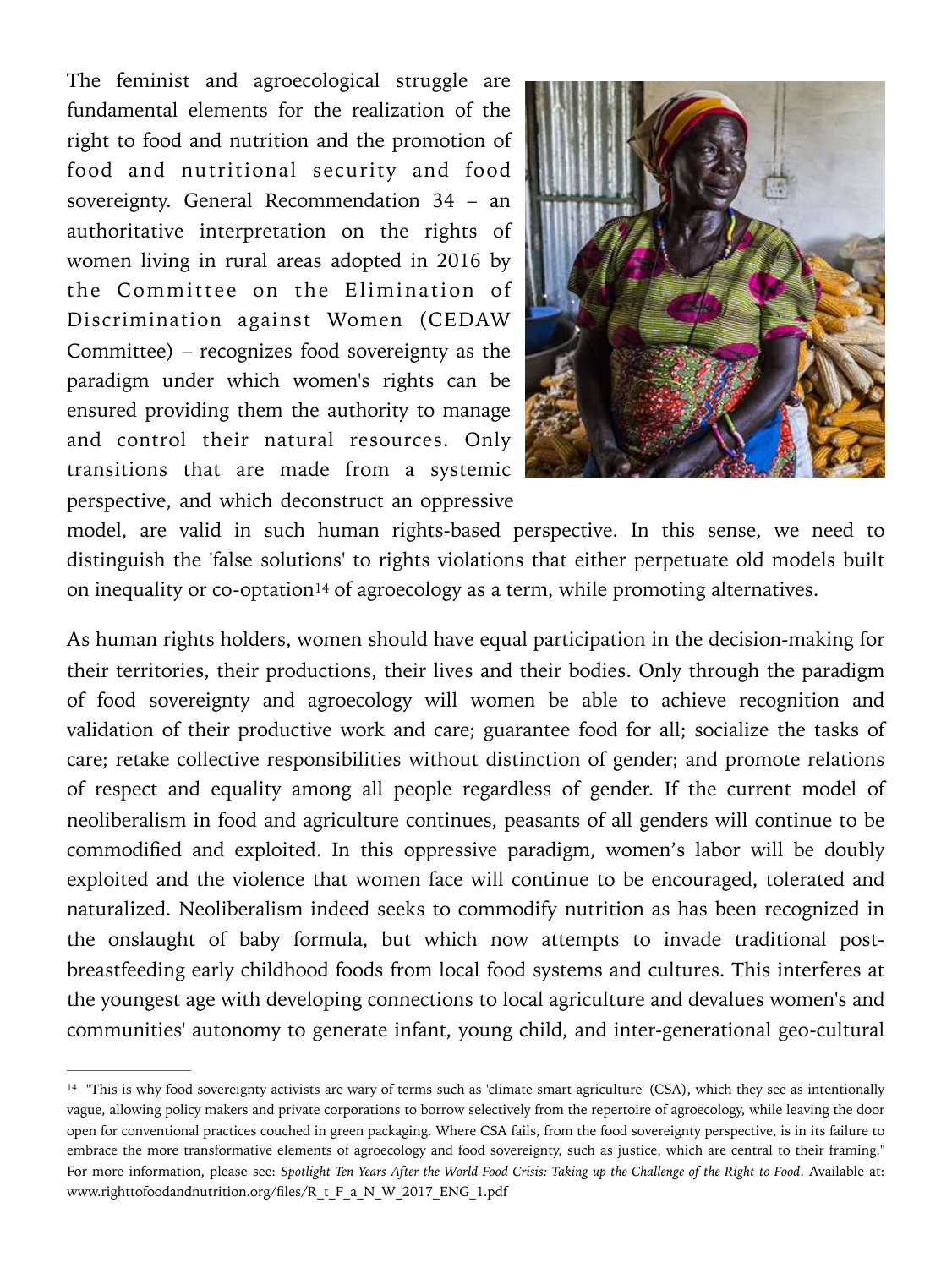

attachment to local food systems (Lhotska et al. 2016).

It is necessary that the m o v e m e n t f o r agroecology embrace the feminist perspective in its totality. Being a social movement and set of practices that q u e s t i o n s o c i a l injustices (e.g. denials of women's land rights, land grabbing, looting

of territories, privatization of water and biodiversity), the inequalities to which women are subjected should acknowledge and be openly discussed by agroecology. Agroecological practices and policies without the participation of women as central protagonist is not an option. Agroecological movement should make a more concrete effort to involve and engage women activists, nurture autonomous and collective spaces of grassroots selfempowerment, especially as coordinators and leaders, and recognizing the transformational role and agency of women as political subjects. In this sense, it is critical that women have appropriate spaces to grow, lead, exchange, learn and earn in the framework of agroecology (Khadse 2017).

The relationship between agroecology and feminism is a dialectical construction that mutually feeds one another by manifesting in everyday practices. The fundamental task for all of us in our social organizations, local authorities, academic institution, NGOs and spaces of political convergence is to promote the human right to food and nutrition, food and nutritional securitym and food sovereignty ensuring the complete integration of the feminist perspective in agroecology.

Different case-studied around the world confirm the potential and the capacity of agroecology to be a vehicle for gender equality, self-determination and political participation for women. Successful stories from India as the establishment of Tamil Nadu Women's Collective and the Deccan Development Society, showcase women in rural areas as independent leaders and farmers providing women's collectives access to land and means to acquire food autonomy. The case of the Manipur's Rural Women's Upliftment Society shows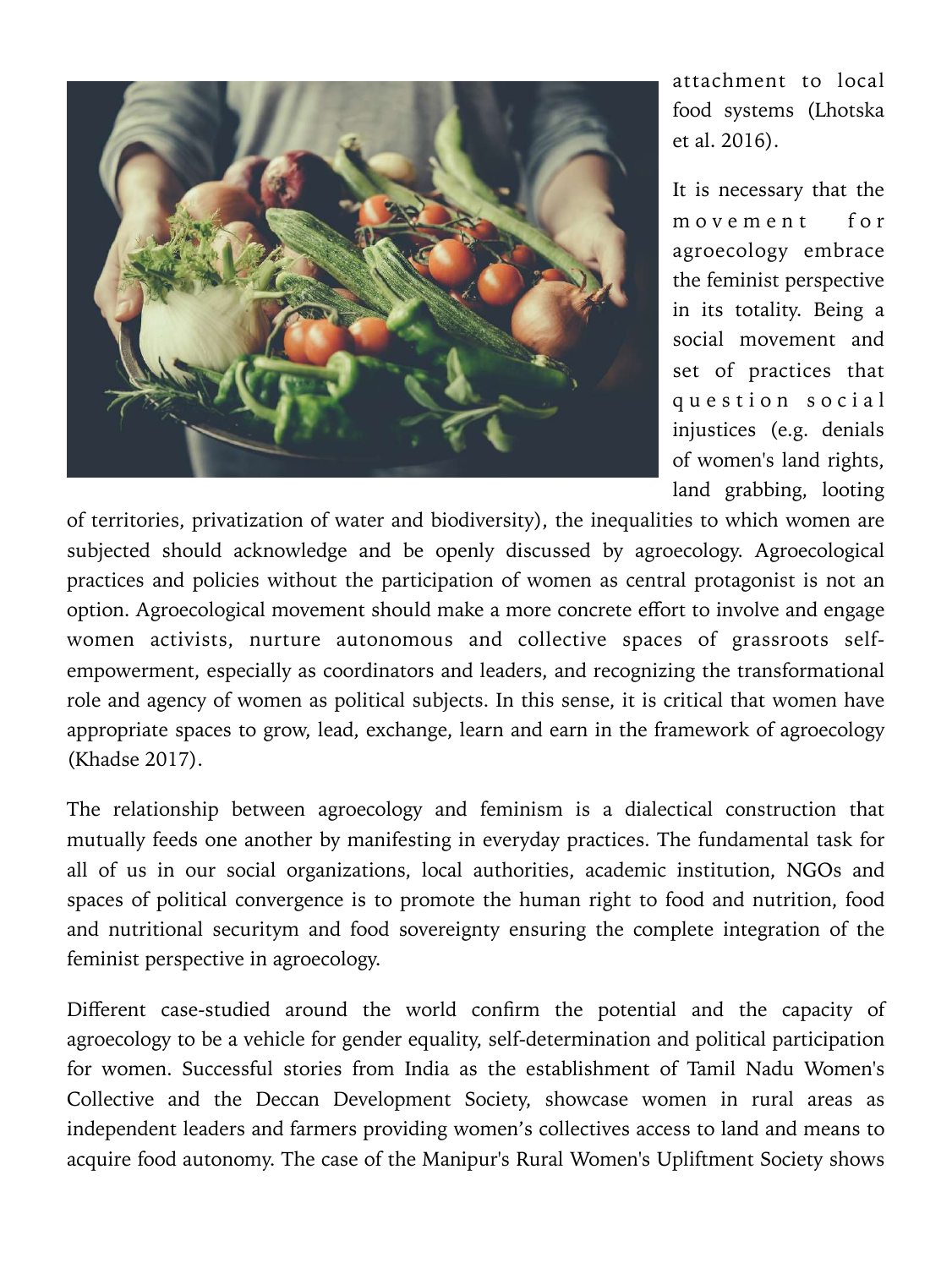that even in societies living under military occupation and violence, agroecology can provide spaces for women to work in solidarity and gain livelihoods, income, support and confidence to engage in political work to challenge injustices.

The TamilNadu Women's Collective supports marginalized rural women, especially Dalit women in India to start new collective farms and seed banks, thus addressing their lack of access to productive resources. Gaining access to land and the means of food provisioning for their families is carried out through sharing farming practices in the community. Hence, through the agroecological practices, women learn to work collectively, to aggregate resources and gain access to their entitlements ensuring safety nets and ways out of absolute poverty.

The establishment of women-only spaces encourage women to freely express themselves and become local leaders and role models for the next generation of girls in the community (Khadse 2017).

Given the successful stories confirming agroecology's positive impacts on women's selfdetermination, it is fundamental that governments support further adoption and implementation of public policies promoting production and consumption of agroecological food in order to, on one hand, confront the situation of food and nutritional insecurity of millions of women in the world assuring their right to food, and on the other, to assure the recovery and preservation of nature, given the intensity of the climate crisis that the planet is facing. These policies must guarantee the inclusion and active participation of rural and urban women, small-scale food producers, artisanal fisherwomen, pastoralists, indigenous women, consumers, agricultural and food workers, peasants, landless and NGO activists.

The urgent need for public policies and objectives supporting agroecological production and consumption is also linked to the urgent need to achieve a depatriarcalization of the state and public policies themselves. State actors should question the unit of reference of such policies, especially when related to access, control and entitlement of land, as these policies often perpetuate power asymmetries, oppression and violence against women. (Sempreviva Organização Feminista 2015).

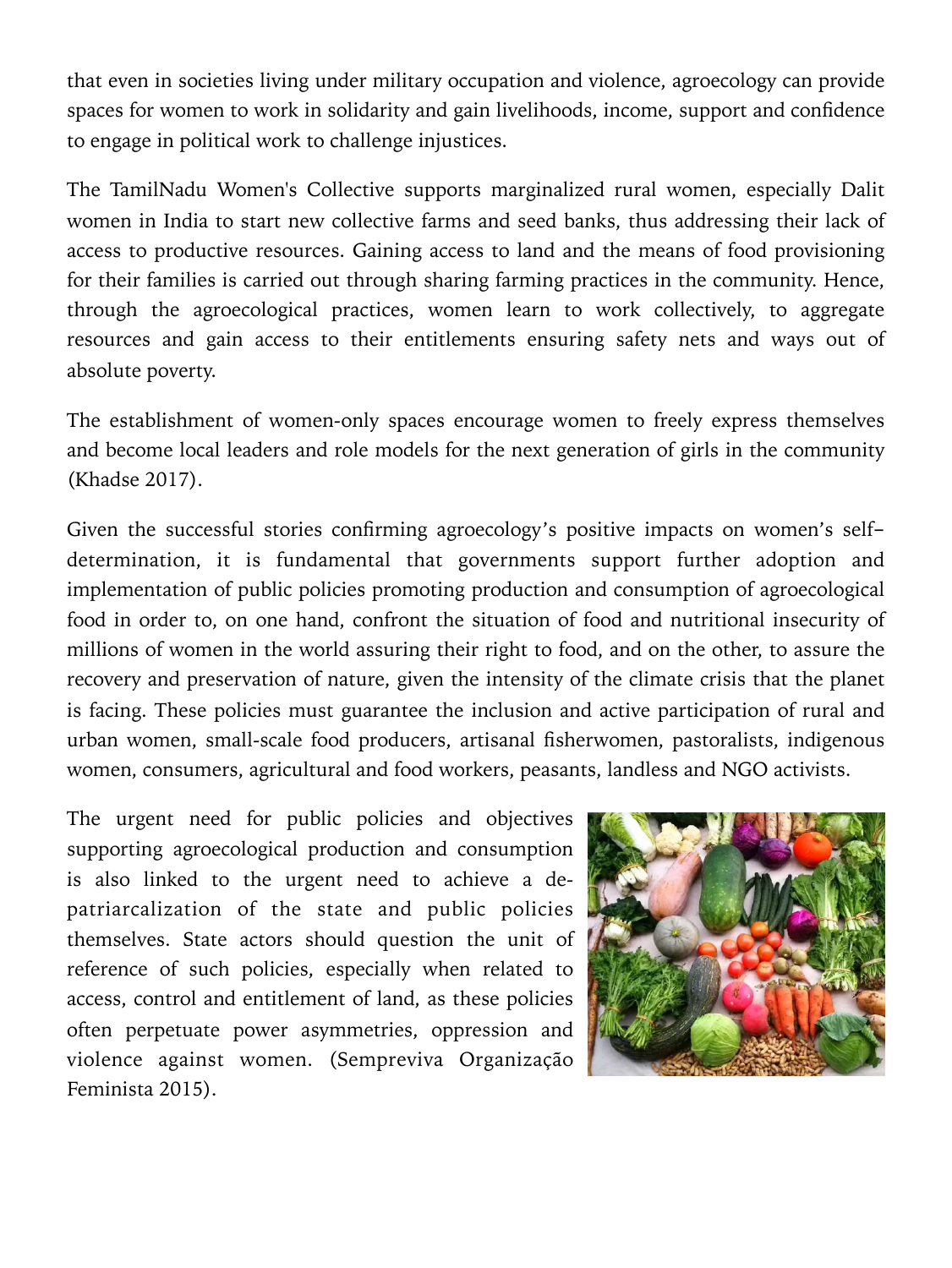The CSM working Group on Women propose the fulfilment of the following actions by the States in order to support women's struggle for their right to food, autonomy and complete integration in decision-making at all levels.

- •**Recognize** women's equal rights in all areas of agroecology, including women's labor rights, direct access to markets, and income and control over income. Programmes and projects should fully involve women at all stages, from initial formulation to planning and implementation, ensuring their role in decision-making and a feminist perspective.
- •**Ensure** and promote women's rights to access and control land, water, forests, commons, and especially women's collective rights to use, exchange, obtain, select and sell their own seeds.
- •**Prioritize** the implementation of CEDAW General Recommendation 34 (2016) on the right of women living in rural areas, including the right to food and nutrition, right to participate and benefit from rural development, right to health care services, education, employment, economic, social and public life, protection from violence and rights to land and natural resources. The GR 34, which articulates the rights of rural women, should particularly guide the Committee on World Food Security (CFS) on the issue of rural women's rights.
- **Adopt** laws, programs and policies that recognize and promote women's experiences in protecting biodiversity and genetic resources. Adopt gender-oriented or gender specific policies primarily directed to women's organizations, promoting self-empowerment, selftraining and women's autonomy and ensure that these policies come with adequate budgets to guarantee their effective implementation. Put an emphasis on transdisciplinary approaches and the integration of women's traditional, tribal, indigenous and peasant knowledge.
- •**Provide** institutional and political recognition at all levels for farmer-to-farmer knowledge networks that are led by peasant and rural women's movements.
- •**Implement** the Voluntary Guidelines on Responsible Governance of Tenure of Land, Fisheries and Forests in the Context of National Food Security of the CFS, from a perspective that ensures access to these rights for women. Encourage agroecology by implementing redistributive land reforms in areas of highly unequal access to land for women and assure the right of women to have their name on land titles.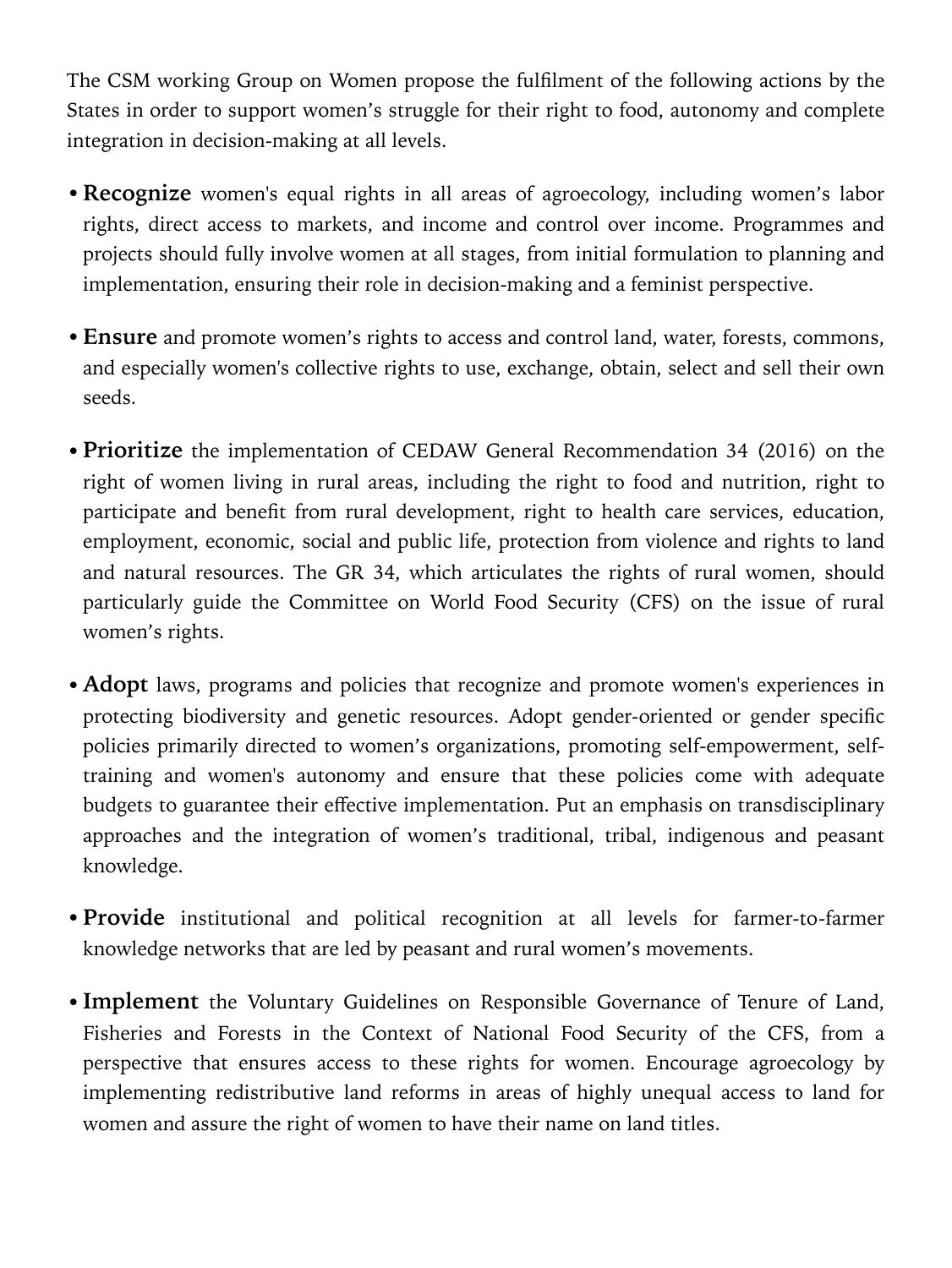- •**Engage** the Declaration on the Elimination of Violence Against Women (CEVAW, 1993) and CEDAW General Recommendations 12 and 19 on Violence Against Women to name and strategize against the systematic violence against women and the violation of women's right to food, nutrition and sovereignty.
- •**Repeal** Intellectual property rights (IPR) regimes that prevent women and peasants' rights to save, use, exchange and sell farm-saved seeds. Strengthen farmer-led and government programs that enhance local seed diversity through community seed banks and seed networks and community rights over innovations in seeds, plants and biodiversity.
- •**Promote** programs and schools for training, exchange and production/systematization of agroecological knowledge integrating the experiences of women's organizations. Ensure women and women's groups are involved in setting agricultural research priorities. Include agroecology on school curricula and support women and peasant-led agroecology schools, collectives, colleges and universities.
- •**Ensure** technical assistance and gender responsive rural extension services for women working in the agroecological sector. Promote the exchange of women's knowledge in agroecological practices in order to value and validate the role and production work carried out by women. Set targets for female extension agents and agricultural scientists.
- **Provide** accessibility and foster the consumption of agroecological food through the development of territorial markets that ensure fairer relations between producers and consumers. Foster local markets and re-localize food systems in gender sensitive ways, including ensuring the leadership and participation of women producers according to CFS Political recommendation on Connecting Smallholders to Markets.
- •**Ensure** women have equal access to credit, quality education, affordable childcare and day-care facilities.
- •**Phase out** harmful public policies such as costly state subsidies for chemical inputs and hybrid seeds distribution schemes and instead relocate public support to organic fertilizer initiatives and decentralized women networks of community seed and grain banks, in order to promote local seed diversity and greater women and peasant autonomy and resilience.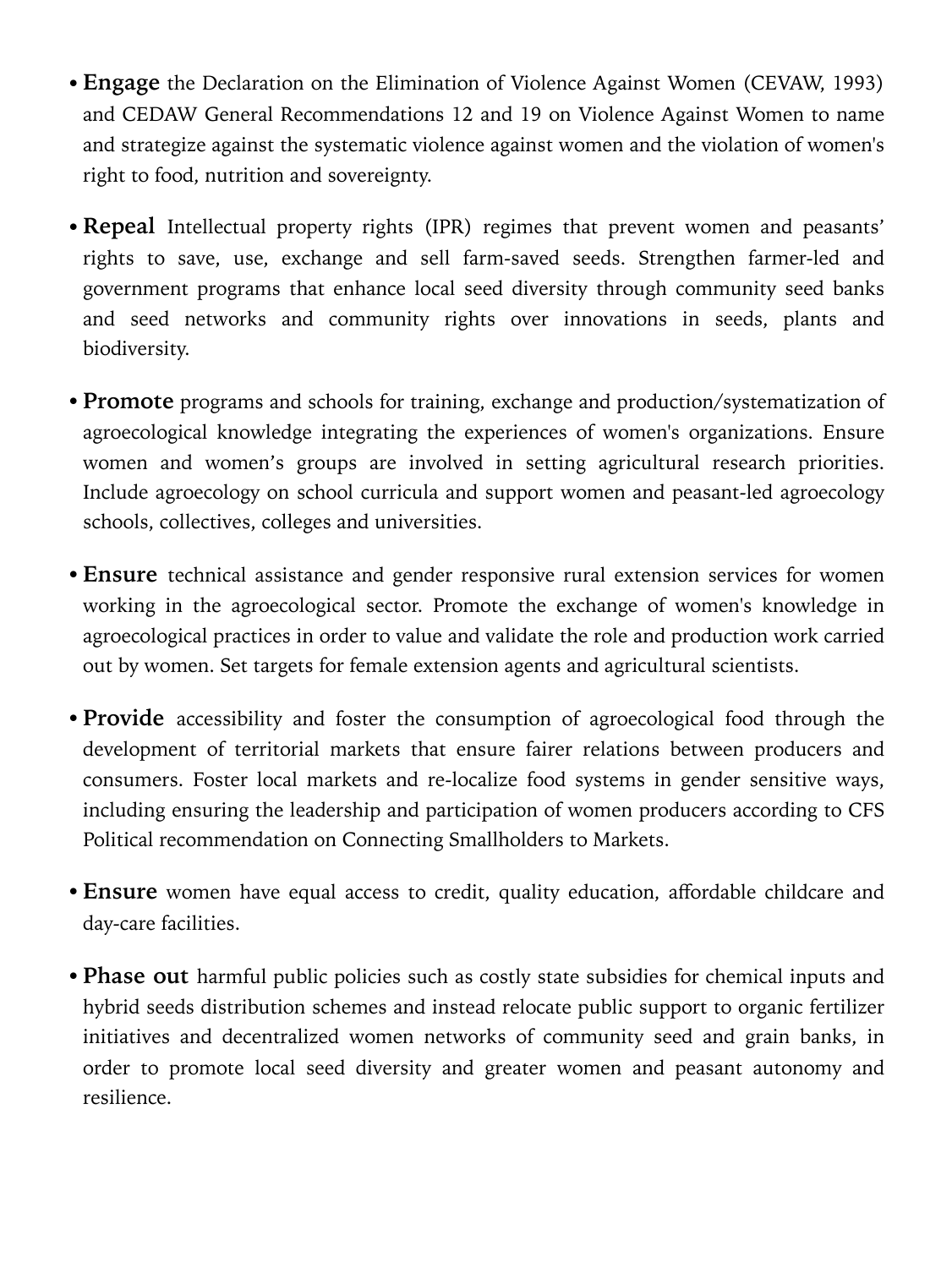- •**Guarantee** that international bodies and governments recognize that agroecological practices are the key solution to confront and adapt to climate change through the crucial protagonist role of women.
- •**Build** public and state tools to challenge all forms of violence against women, admitting that an advancement in agroecology won't be possible if the gender relations are not reconfigured.

# *Without Feminism There is no agroecology*

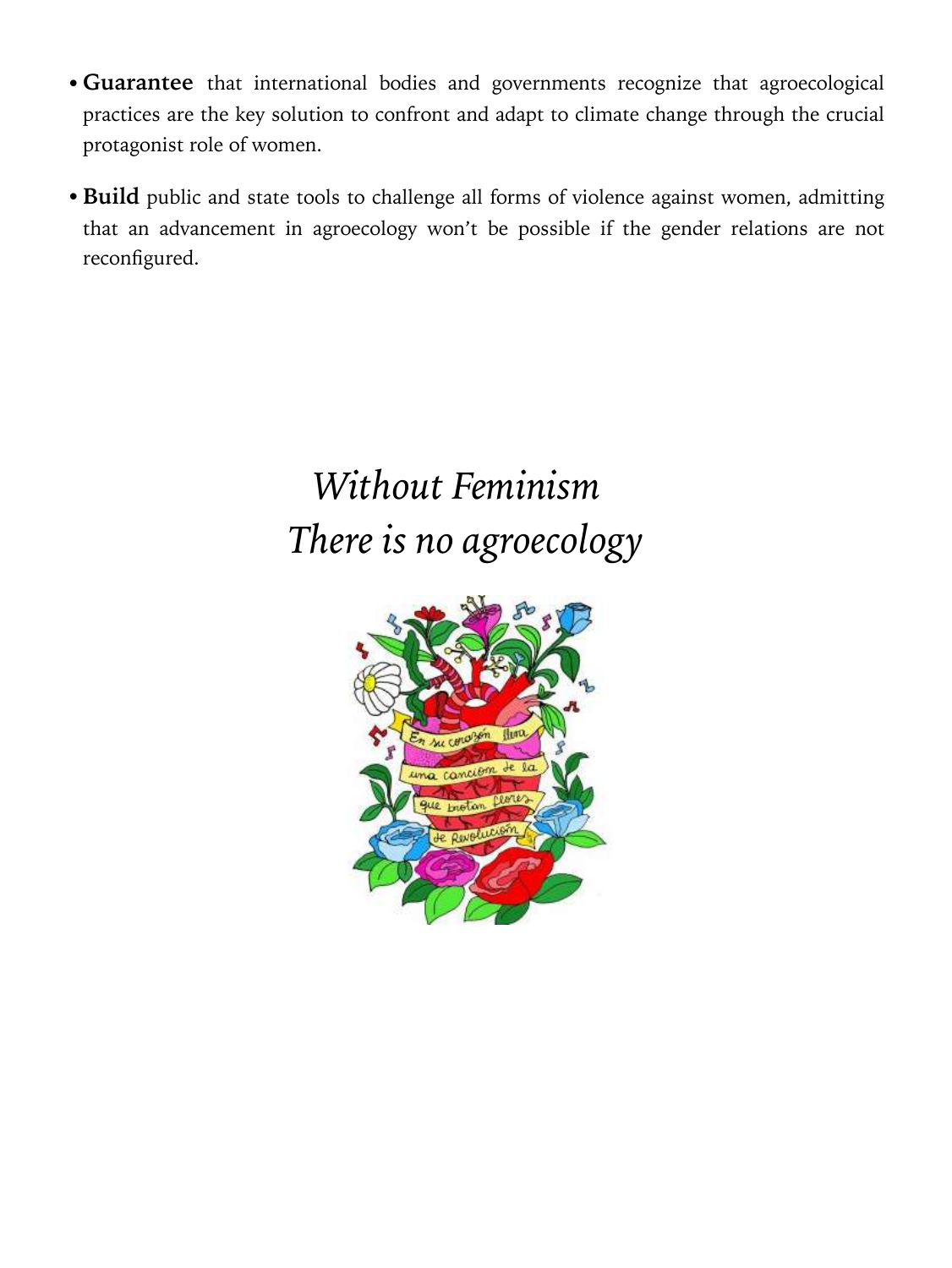### **Bibliography**

ActionAid. 2014. Climate Resilient Sustainable Agriculture, Experiences, ActionAid International: Johannesburg

ActionAid. 2018. Gender Sensitive Market Access a Training Handbook, ActionAid International: Johannesburg

ActionAid (undated) Addressing Women's Unpaid Care Work: Integrating Agroecology and Women's Economic Empowerment for Climate Resilient Livelihoods, Experiences from Bangladesh, India, Nepal and Pakistan, ActionAid International (available on request)

ADB/FAO. 2013. Gender Equality and Food Security, Women's Empowerment as a Tool against Hunger, Asian Development Bank/FAO: Manila, Philippines

APNAP. 2013. Agroecological Revolution: The Farmer-to-Farmer Movement of the ANAP in Cuba, Asociacion Nacional de Agricultores Pequnos (ANAP)/La Via Campesina: Ciudad de la Habana, Cuba/Jakarta, Indonesia

Bellows AC, Jenderedjian A. 2016. "Violence and Women's Participation in the Right to Adequate Food and Nutrition." In Chapter Three in Bellows AC et al. *Gender, Nutrition, and the Human Right to Adequate Food: toward an inclusive framework*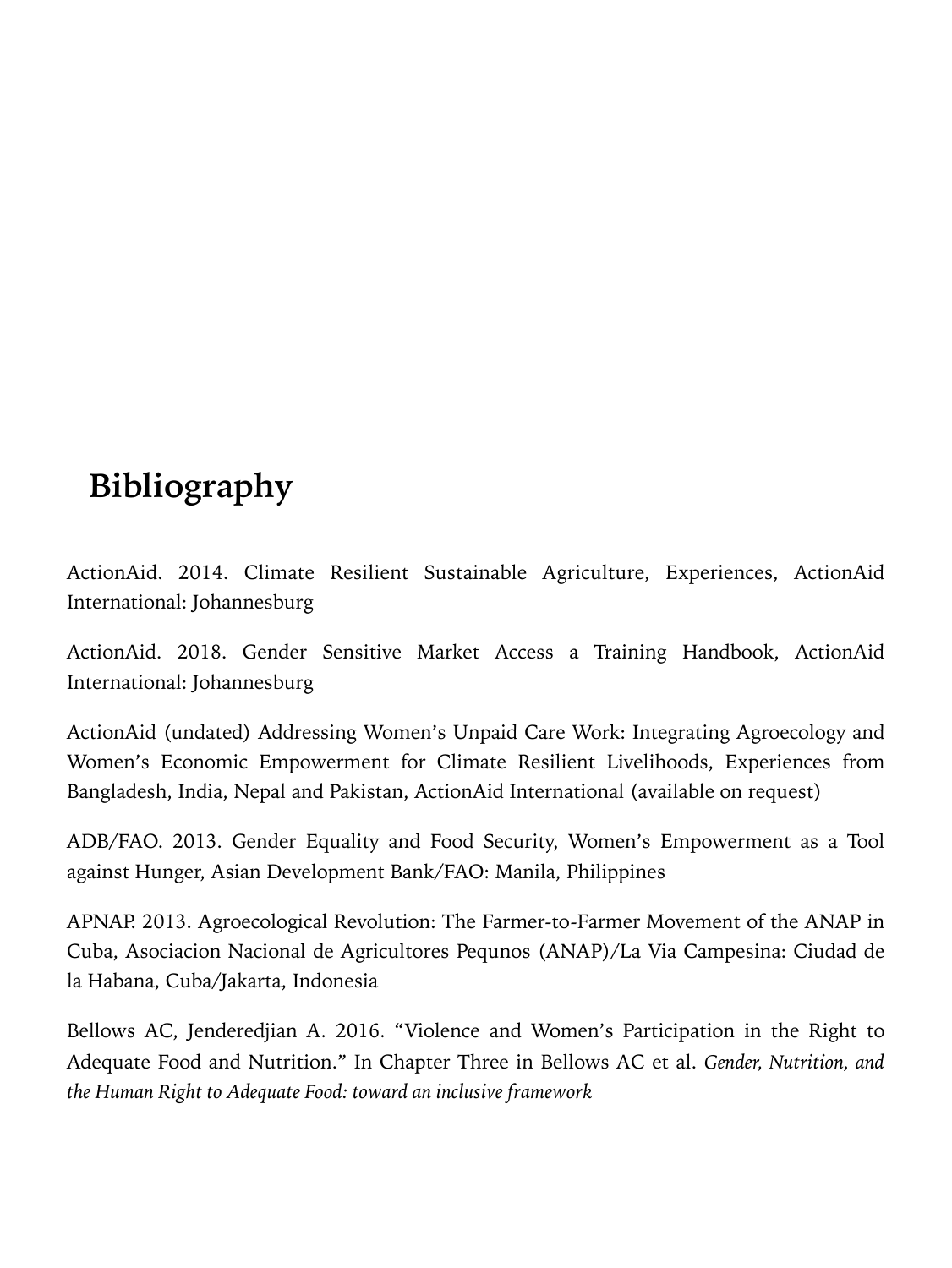Bellows AC, Valente FSL, Lemke S, Núñez Burbano de Lara MD (eds.). 2016. Gender, Nutrition, and the Human Right to Adequate Food: toward an inclusive framework. Routledge, Taylor and Francis Group.

Bezner Kerr, Rachel. "Agroecology and Nutrition: Transformative Possibilities and Challenges". In Burlingame, Barbara, and Dernini. Sandro. eds. Sustainable Diets: Linking Nutrition and Food Systems. CAB International, 2019.

CLOC/LVC. 2018. Agroecología y feminismo: luchas de las mujeres del campo que se entrelazan. Buenos Aires

Cock, J. 2016. A feminist response to the food crisis in contemporary South Africa. Agenda

De Schutter. 2012. Report submitted by the Special Rapporteur on the right to food, Olivier De Schutter, Women's rights and the right to food*,* United Nations General Assembly, Human Rights Council, Twenty-second session, 24 December 2012, A/HCR/22/50

Declaración del Foro Internacional sobre Agroecología Nyéléni. 2015. Mali

Documento de visión de mujeres del del Mecanismo de la Sociedad Civil en el marco del Comité de Seguridad Alimentaria. 2018. Roma.

ETC Group. 2017. Who Will Feed Us? The Peasant Food Web vs The Industrial Food Chain, 3rd Edition, ETC Group: Ottawa, Canada

FAO, IFAD, UNICEF, WFP and WHO. 2018. The State of Food Security and Nutrition in the World 2018. Building climate resilience for food security and nutrition. Rome, FAO

Gioia, P. 2019. *Coming Out! Gender Diversity in the Food System.* Right to Food and Nutrition Watch. Issue 11. FIAN International and Brot für die Welt. Heidelberg

Khadse A. 2017. Women, Agroecology & Gender Equality. Focus on the Global South. India: New Delhi, India

La Via Campesina. 2018. Feminismo y agroecología desde las mujeres de La Vía Campesina, I Encuentro Global de Escuelas y Procesos de Formación en Agroecología de La Vía Campesina, Güira de Melena, Artemisa, Cuba

Lemke S, Bellows AC. 2016. Sustainable Food Systems, Gender, and Participation: Foregrounding Women in the Context of the Right to Adequate Food and Nutrition. Chapter Five in Bellows AC et al.